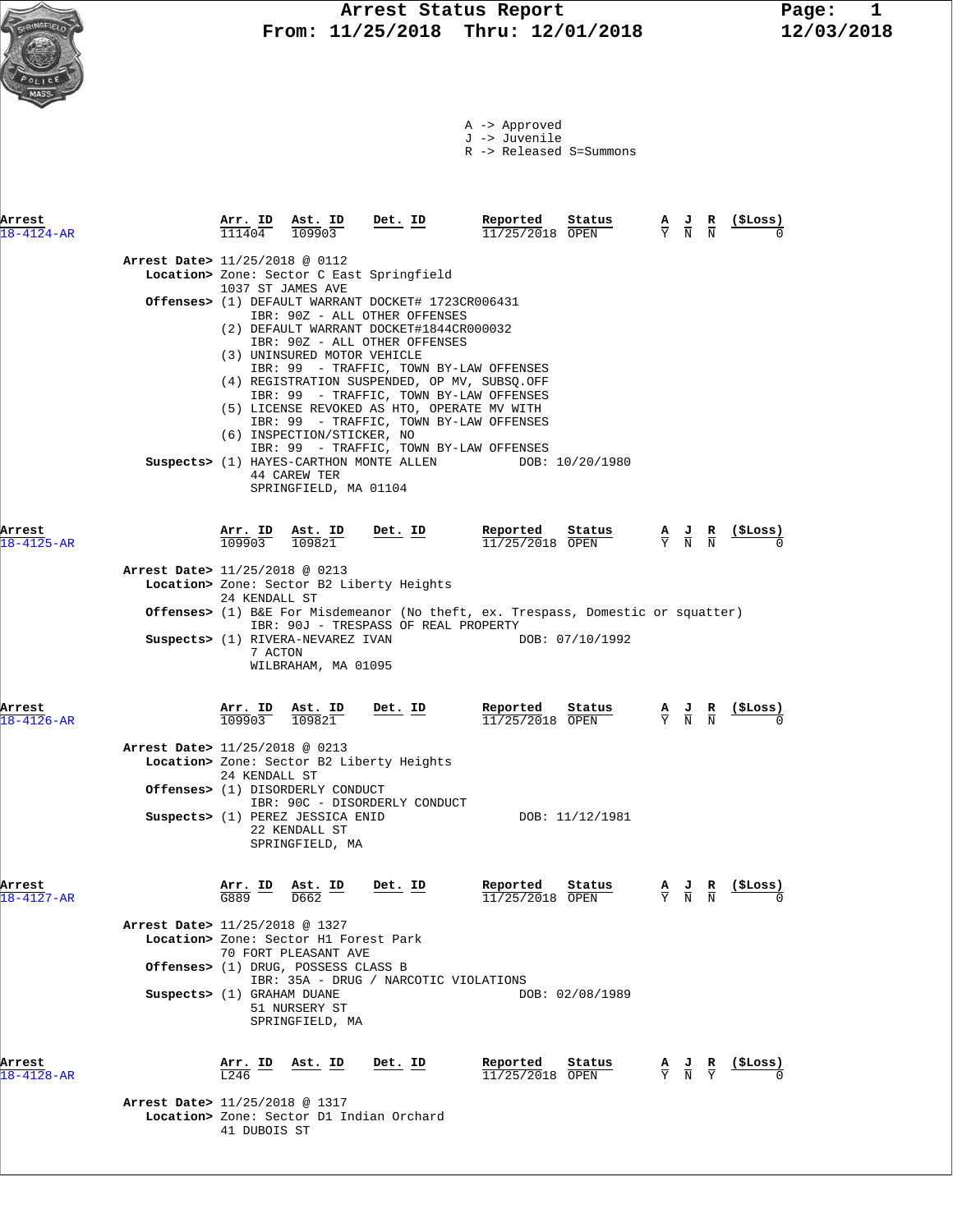### **Arrest Status Report Page: 2 From: 11/25/2018 Thru: 12/01/2018 12/03/2018**

|                            |                                                                                                                                                                                                                                                    | A -> Approved<br>J -> Juvenile<br>R -> Released S=Summons |                                                                                                                    |
|----------------------------|----------------------------------------------------------------------------------------------------------------------------------------------------------------------------------------------------------------------------------------------------|-----------------------------------------------------------|--------------------------------------------------------------------------------------------------------------------|
|                            | <b>Offenses&gt;</b> $(1)$ DW#1823CR005042) LARC UNDER \$1200<br>IBR: 90Z - ALL OTHER OFFENSES<br>(2) DW#1823CR006139) LICENSE SUSPENDED<br>IBR: 90Z - ALL OTHER OFFENSES<br>Suspects> (1) DELEON MICHAEL P                                         | DOB: 04/21/1965                                           |                                                                                                                    |
| Arrest<br>18-4129-AR       | 41 DUBOIS ST<br>SPRINGFIELD, MA 01119<br>$\frac{\text{Arr.}}{\text{R546}}$ ID $\frac{\text{Ast.}}{\text{L382}}$ ID<br><u>Det. ID</u>                                                                                                               | <u>Reported</u><br>Status<br>11/25/2018 OPEN              | <u>(\$Loss)</u><br>$\frac{\mathbf{A}}{\mathbf{Y}}$ $\frac{\mathbf{J}}{\mathbf{N}}$ $\frac{\mathbf{R}}{\mathbf{Y}}$ |
|                            | Arrest Date> 11/25/2018 @ 1834<br>Location> Zone: Sector El Metro/South End<br>1 MGM WAY<br>Offenses> (1) FUGITIVE FROM JUSTICE ON COURT WARRANT<br>IBR: 90Z - ALL OTHER OFFENSES<br>Suspects> (1) SUTTON RICHMOND<br>109 MT. MORNCY<br>GREECE, NY | DOB: 02/08/1982                                           |                                                                                                                    |
| Arrest<br>$18 - 4131 - AR$ | $\frac{\text{Arr. ID}}{106031}$ $\frac{\text{Ast. ID}}{111508}$<br>Det. ID<br>Arrest Date> 11/25/2018 @ 1930<br>Location> Zone: Sector I4 16Acr/Outer Bel                                                                                          | Reported Status<br>$\frac{11}{25}/\frac{2018}{20}$ OPEN   | $\frac{A}{Y}$ $\frac{J}{N}$ $\frac{R}{N}$                                                                          |
|                            | 25 LINDSAY RD<br><b>Offenses&gt;</b> (1) ASSAULT W/DANGEROUS WEAPON<br>IBR: 13A - AGGRAVATED ASSAULT<br>(2) RESIST ARREST<br>IBR: 13B - SIMPLE ASSAULT<br>Suspects> (1) DIAZ NIBIA<br>456 SPRINGFIELD ST Apt. #5<br>CHICOPEE, MA                   | DOB: 02/19/1992                                           |                                                                                                                    |
| Arrest<br>$18 - 4132 - AR$ | <u>Det. ID</u><br>$\frac{\texttt{Arr.}}{106896}$<br>$\frac{\texttt{Ast.}}{\text{L}382}$ ID<br>Arrest Date> 11/25/2018 @ 2146<br>Location> Zone: Sector El Metro/South End                                                                          | Reported<br><u>Status</u><br>$11/25/2018$ OPEN            | $\frac{\mathbf{A}}{\mathbf{Y}}$ $\frac{\mathbf{J}}{\mathbf{N}}$ $\frac{\mathbf{R}}{\mathbf{Y}}$                    |
|                            | 1 MGM WAY<br>Offenses> (1) ROBBERY, UNARMED<br>IBR: 23A - POCKET-PICKING<br>Suspects> (1) PEREZ ERIC<br>851 MAIN ST Apt. #5R<br>HOLYOKE, MA 01040                                                                                                  | DOB: 01/22/1992                                           |                                                                                                                    |
| Arrest<br>$18 - 4133 - AR$ | Arr. ID<br>Ast. ID<br>$\frac{1382}{}$<br>Det. ID<br>106896<br>Arrest Date> 11/25/2018 @ 2146<br>Location> Zone: Sector El Metro/South End                                                                                                          | Reported<br>Status<br>$11/25/2018$ OPEN                   | (\$Loss)<br>$\frac{\mathbf{A}}{\mathbf{Y}}$ $\frac{\mathbf{J}}{\mathbf{N}}$ $\frac{\mathbf{R}}{\mathbf{Y}}$        |
|                            | 1 MGM WAY<br>Offenses> (1) ROBBERY, UNARMED<br>IBR: 23A - POCKET-PICKING<br>Suspects> (1) DEJESUS EMMANUEL<br>174 LOWELL ST Apt. #2NDFL<br>HARTFORD, CT                                                                                            | DOB: 12/14/1991                                           |                                                                                                                    |
| Arrest<br>$18 - 4134 - AR$ | $\frac{\texttt{Arr. ID}}{113360}$<br>$\frac{\texttt{Ast.}}{100136}$<br>Det. ID<br>Arrest Date> 11/25/2018 @ 2317<br>Location> Zone: Sector F1 McKnight/Bay<br>ACORN ST                                                                             | Reported<br>Status<br>$11/25/2018$ OPEN                   | <u>(SLoss)</u><br>$\frac{\mathbf{A}}{\mathbf{Y}}$ $\frac{\mathbf{J}}{\mathbf{N}}$ $\frac{\mathbf{R}}{\mathbf{Y}}$  |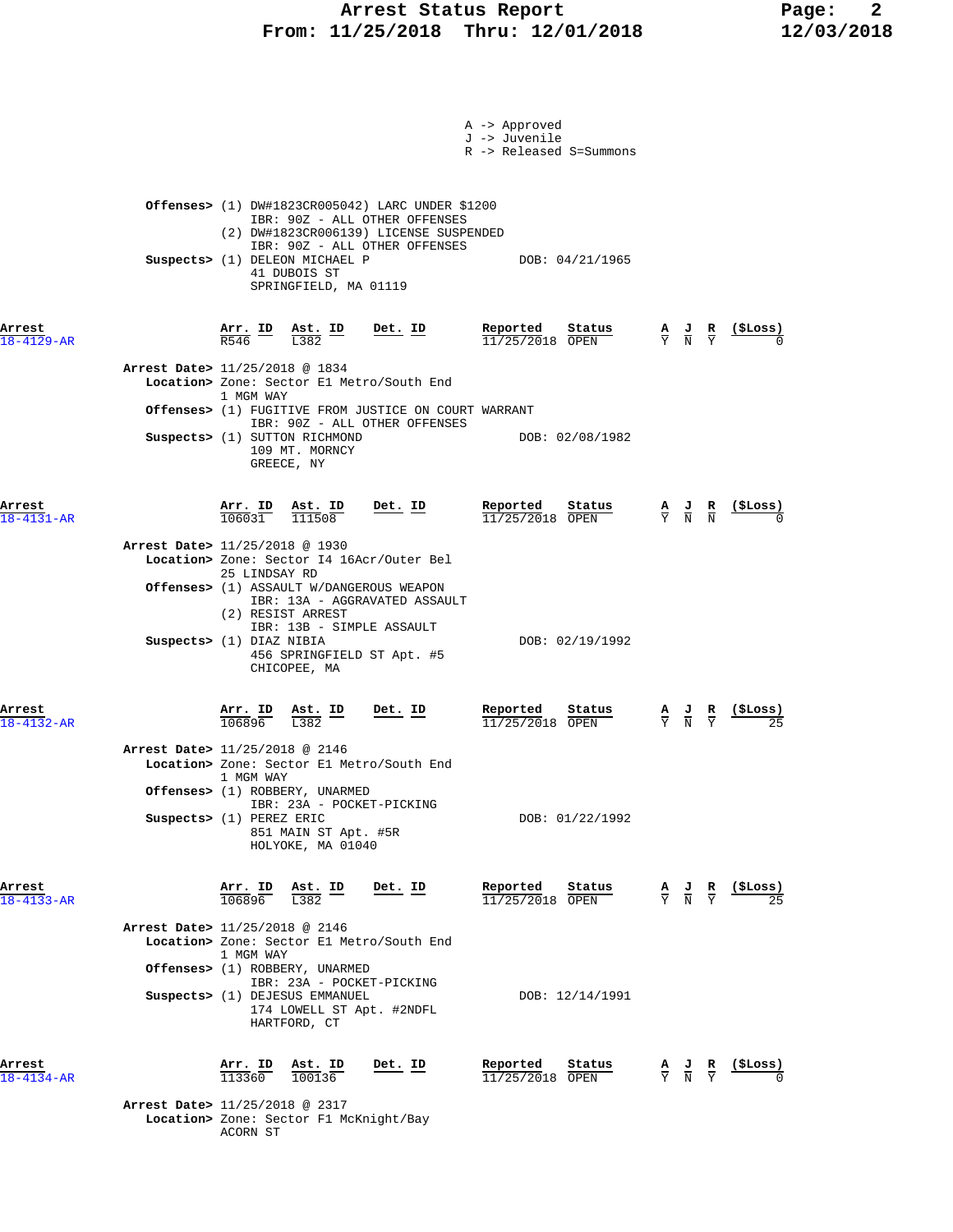|                            |                                                                                                                                                                                                                                                                                                                   | A -> Approved<br>J -> Juvenile<br>R -> Released S=Summons |                                                                                                                   |
|----------------------------|-------------------------------------------------------------------------------------------------------------------------------------------------------------------------------------------------------------------------------------------------------------------------------------------------------------------|-----------------------------------------------------------|-------------------------------------------------------------------------------------------------------------------|
|                            | <b>Offenses&gt;</b> (1) STOP FOR POLICE, FAIL                                                                                                                                                                                                                                                                     |                                                           |                                                                                                                   |
|                            | IBR: 99 - TRAFFIC, TOWN BY-LAW OFFENSES<br>(2) UNREGISTERED MOTOR VEHICLE<br>IBR: 99 - TRAFFIC, TOWN BY-LAW OFFENSES<br>(3) UNINSURED MOTOR VEHICLE<br>IBR: 99 - TRAFFIC, TOWN BY-LAW OFFENSES<br>(4) DEFAULT WARRANT DOCKET #1720CR000830- SHOPLIFTING, BY CONCEALING MDSE, 3RD<br>IBR: 90Z - ALL OTHER OFFENSES |                                                           |                                                                                                                   |
|                            | (5) RECKLESS OPERATION OF MOTOR VEHICLE<br>IBR: 99 - TRAFFIC, TOWN BY-LAW OFFENSES<br>(6) DRUG, POSSESS CLASS A<br>IBR: 35A - DRUG / NARCOTIC VIOLATIONS<br>(7) RMV DOCUMENT, FORGE/MISUSE<br>IBR: 250 - COUNTERFEITING / FORGERY<br>Suspects> (1) JONES-SMITH SHARON<br>25 BLUNT RD<br>SPRINGFIELD, MA           | DOB: 10/17/1959                                           |                                                                                                                   |
| Arrest<br>$18 - 4137 - AR$ | Arr. ID Ast. ID<br><u>Det. ID</u><br>108864<br>107751                                                                                                                                                                                                                                                             | Reported Status<br>11/26/2018 OPEN                        | (ŞLoss)<br>$\frac{A}{Y}$ $\frac{J}{N}$ $\frac{R}{Y}$<br>100                                                       |
|                            | Arrest Date> 11/26/2018 @ 0207<br>Location> Zone: Sector F1 McKnight/Bay<br>CVS PHARMACY SPRINGFIELD PHOTO LAB<br>600 STATE ST                                                                                                                                                                                    |                                                           |                                                                                                                   |
|                            | Offenses> (1) SHOPLIFTING \$100+ BY CONCEALING MDSE<br>IBR: 23C - SHOPLIFTING<br>(2) RESIST ARREST<br>IBR: 13B - SIMPLE ASSAULT<br>Suspects> (1) MATOS JUSTINE S                                                                                                                                                  | DOB: 07/20/1990                                           |                                                                                                                   |
| Arrest<br>$18 - 4138 - AR$ | 179 SERGEANT ST Apt. #1FL<br>HOLYOKE, MA 01040<br>Arr. ID<br>Ast. ID<br>Det. ID<br>108864<br>107751                                                                                                                                                                                                               | Reported<br>Status<br>11/26/2018 OPEN                     | (ŞLoss)<br>$\frac{\mathbf{A}}{\mathbf{Y}}$ $\frac{\mathbf{J}}{\mathbf{N}}$ $\frac{\mathbf{R}}{\mathbf{Y}}$<br>100 |
|                            | Arrest Date> 11/26/2018 @ 0211<br>Location> Zone: Sector F1 McKnight/Bay<br>CVS PHARMACY SPRINGFIELD PHOTO LAB<br>600 STATE ST                                                                                                                                                                                    |                                                           |                                                                                                                   |
|                            | Offenses> (1) SHOPLIFTING \$100+ BY CONCEALING MDSE<br>IBR: 23C - SHOPLIFTING<br>Suspects> (1) PICKETT JESSICA SHELBY<br>HOMELESS<br>SPRINGFIELD, MA                                                                                                                                                              | DOB: 12/04/1986                                           |                                                                                                                   |
| Arrest<br>$18 - 4139 - AR$ | Det. ID<br>$\frac{\text{Arr.}}{\text{S167}}$ ID<br>$\frac{\texttt{Ast.}}{111442}$                                                                                                                                                                                                                                 | Reported<br>Status<br>11/26/2018 OPEN                     | (ŞLoss)<br>$\frac{A}{Y}$ $\frac{J}{N}$<br>$rac{\mathbf{R}}{\mathrm{Y}}$<br>100                                    |
|                            | Arrest Date> 11/26/2018 @ 0307<br>Location> Zone: Sector F1 McKnight/Bay<br>CVS PHARMACY SPRINGFIELD PHOTO LAB<br>600 STATE ST<br>Offenses> (1) SHOPLIFTING \$100+ BY ASPORTATION                                                                                                                                 |                                                           |                                                                                                                   |
|                            | IBR: 23C - SHOPLIFTING<br>Suspects> (1) MCQUEEN ALONZO RUEBEN<br>50 COMMONWEALTH AVE Apt. #2 FL<br>SPRINGFIELD, MA 01108                                                                                                                                                                                          | DOB: 03/05/1990                                           |                                                                                                                   |
| Arrest<br>$18 - 4140 - AR$ | Arr. ID<br>Det. ID<br><u>Ast. ID</u><br><b>B218</b><br>M467                                                                                                                                                                                                                                                       | Reported<br>Status<br>11/26/2018 OPEN                     | (ŞLoss)<br>$\frac{\mathbf{A}}{\mathbf{Y}}$ $\frac{\mathbf{J}}{\mathbf{N}}$ $\frac{\mathbf{R}}{\mathbf{Y}}$        |
|                            | Arrest Date> 11/26/2018 @ 0840<br>Location> Zone: Sector H1 Forest Park<br>INSIDE                                                                                                                                                                                                                                 |                                                           |                                                                                                                   |

37 VIRGINIA ST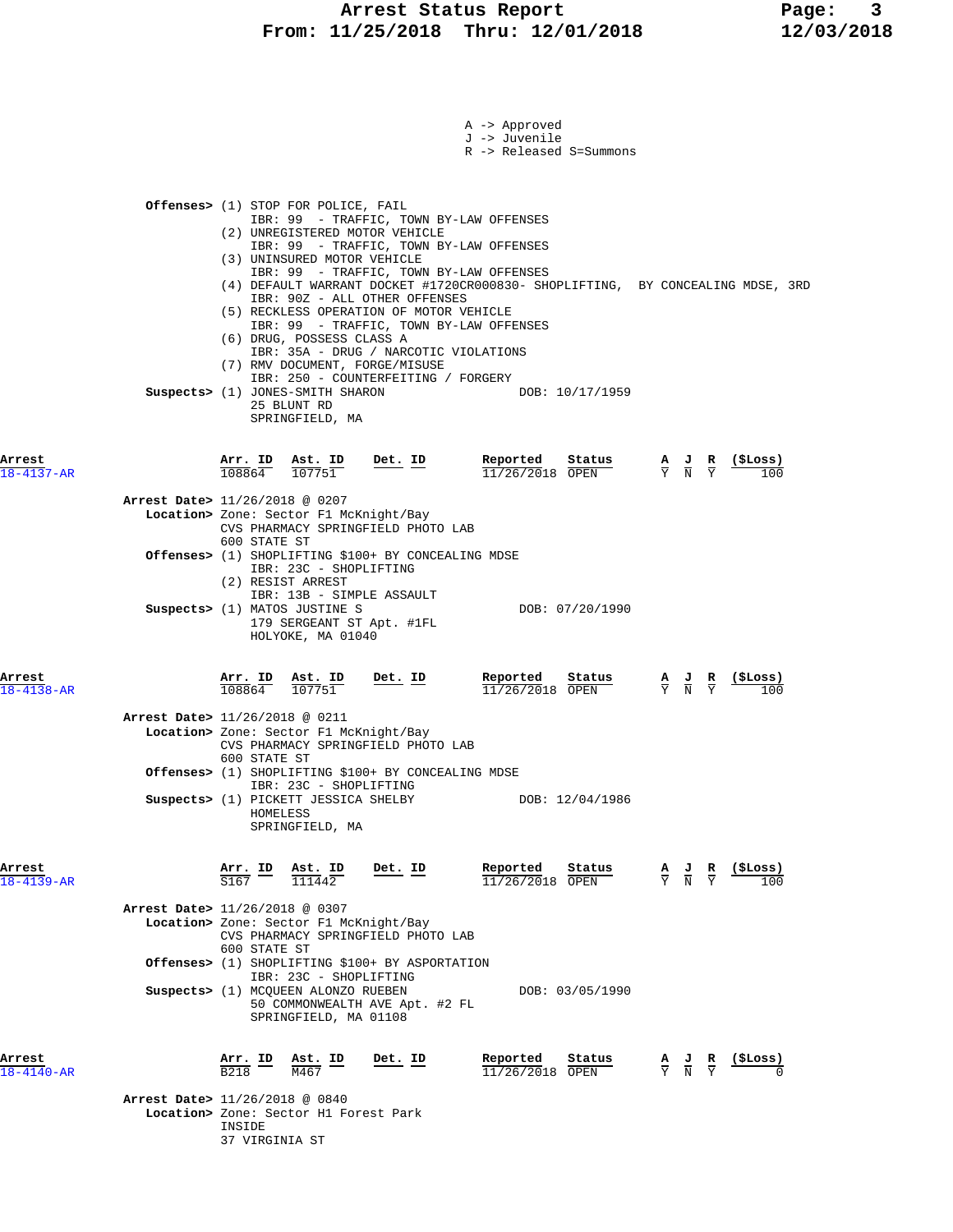### Arrest Status Report **Page:** 4  **From: 11/25/2018 Thru: 12/01/2018 12/03/2018**

|                            |                                                                                                                   |                                                                                    | A -> Approved<br>J -> Juvenile<br>R -> Released S=Summons                        |                                                                                                 |                                   |
|----------------------------|-------------------------------------------------------------------------------------------------------------------|------------------------------------------------------------------------------------|----------------------------------------------------------------------------------|-------------------------------------------------------------------------------------------------|-----------------------------------|
|                            | Suspects> (1) ALEXANDER MARK ANTHONY<br>37 VIRGINIA ST                                                            | IBR: 90Z - ALL OTHER OFFENSES<br>SPRINGFIELD, MA 01108                             | Offenses> (1) US DISTRICT COURT WARRANT 3:15-CR-30052-MGM-002<br>DOB: 08/03/1990 |                                                                                                 |                                   |
| Arrest<br>$18 - 4144 - AR$ | $\frac{\texttt{Arr.}}{110508}$<br>$\frac{\texttt{Ast.}}{111534}$                                                  | <u>Det.</u> ID                                                                     | Reported<br>Status<br>$11/26/2018$ OPEN                                          | $\frac{\mathbf{A}}{\mathbf{Y}}$ $\frac{\mathbf{J}}{\mathbf{N}}$ $\frac{\mathbf{R}}{\mathbf{Y}}$ | $\frac{\text{($Loss)}}{0}$        |
|                            | Arrest Date> 11/26/2018 @ 1634<br>SCHOOL ST                                                                       | Location> Zone: Sector E2 Metro/6Corners<br>Offenses> (1) ASSAULT TO MURDER, ARMED |                                                                                  |                                                                                                 |                                   |
|                            | Suspects> (1) VAZQUEZ MARISOL                                                                                     | IBR: 13A - AGGRAVATED ASSAULT<br>75 SCHOOL ST Apt. #2R<br>SPRINGFIELD, MA 01105    | DOB: 12/21/1972                                                                  |                                                                                                 |                                   |
| Arrest<br>$18 - 4145 - AR$ | $\frac{\texttt{Arr.}}{107778}$<br>$\frac{\texttt{Ast.}}{111388}$                                                  | <u>Det. ID</u>                                                                     | Reported<br>Status<br>$11/26/2018$ OPEN                                          | $\frac{\mathbf{A}}{\mathbf{Y}}$ $\frac{\mathbf{J}}{\mathbf{N}}$ $\frac{\mathbf{R}}{\mathbf{Y}}$ | ( \$Loss)                         |
|                            | Arrest Date> 11/26/2018 @ 1645<br>WALMART SUPERCENTER<br>1105 BOSTON RD                                           | Location> Zone: Sector G2 P.P./Boston Rd.                                          |                                                                                  |                                                                                                 |                                   |
|                            | <b>Offenses&gt;</b> (1) TRESPASS                                                                                  | IBR: 90J - TRESPASS OF REAL PROPERTY<br>(2) DRUG, POSSESS CLASS A, SUBSQ.OFF.      |                                                                                  |                                                                                                 |                                   |
|                            | Suspects> (1) RIVERA JERRY<br>35 TAVISTOCK ST<br>SPRINGFIELD, MA                                                  | IBR: 35A - DRUG / NARCOTIC VIOLATIONS                                              | DOB: 10/22/1975                                                                  |                                                                                                 |                                   |
| Arrest<br>$18 - 4147 - AR$ | Arr. ID<br>Ast. ID<br>106661<br>109869                                                                            | Det. ID                                                                            | Reported<br>Status<br>11/26/2018 OPEN                                            | $\frac{A}{Y}$ $\frac{J}{N}$ $\frac{R}{Y}$                                                       | $\frac{(\text{SLoss})}{\sqrt{2}}$ |
|                            | Arrest Date> 11/26/2018 @ 1715<br>MAIN ST                                                                         | Location> Zone: Sector A N. End/Memorial                                           | Offenses> (1) DEFAULT WARRANT DOCKET#1723CR004872 DIST. CLASS B                  |                                                                                                 |                                   |
|                            | Suspects> (1) MCPHERSON JERMAINE<br>SPRINGFIELD, MA                                                               | IBR: 90Z - ALL OTHER OFFENSES<br>33 MERWIN ST Apt. #2ND                            | DOB: 07/10/1987                                                                  |                                                                                                 |                                   |
| Arrest<br>$18 - 4148 - AR$ | Arr. ID<br>Ast. ID<br>101948<br>106031                                                                            | Det. ID                                                                            | Reported<br>Status<br>11/26/2018 OPEN                                            | $\frac{A}{Y}$ $\frac{J}{N}$ $\frac{R}{N}$                                                       | (ŞLoss)                           |
|                            | Arrest Date> 11/26/2018 @ 2020<br>WESTBROOK DR                                                                    | Location> Zone: Sector I4 16Acr/Outer Bel                                          |                                                                                  |                                                                                                 |                                   |
|                            | <b>Offenses&gt;</b> (1) COCAINE, TRAFFICKING IN<br>Suspects> (1) DAVIS JAMEL R<br>18 CARVER ST<br>SPRINGFIELD, MA | IBR: 35A - DRUG / NARCOTIC VIOLATIONS                                              | DOB: 01/24/1984                                                                  |                                                                                                 |                                   |
| Arrest<br>$18 - 4149 - AR$ | Arr. ID<br>Ast. ID<br>101948<br>106031                                                                            | Det. ID                                                                            | Reported<br>Status<br>11/26/2018 OPEN                                            | $\frac{\mathbf{A}}{\mathbf{Y}}$ $\frac{\mathbf{J}}{\mathbf{N}}$ $\frac{\mathbf{R}}{\mathbf{N}}$ | (ŞLoss)                           |
|                            | Arrest Date> 11/26/2018 @ 2020<br>WESTBROOK DR<br><b>Offenses&gt;</b> (1) COCAINE, TRAFFICKING IN                 | Location> Zone: Sector I4 16Acr/Outer Bel                                          |                                                                                  |                                                                                                 |                                   |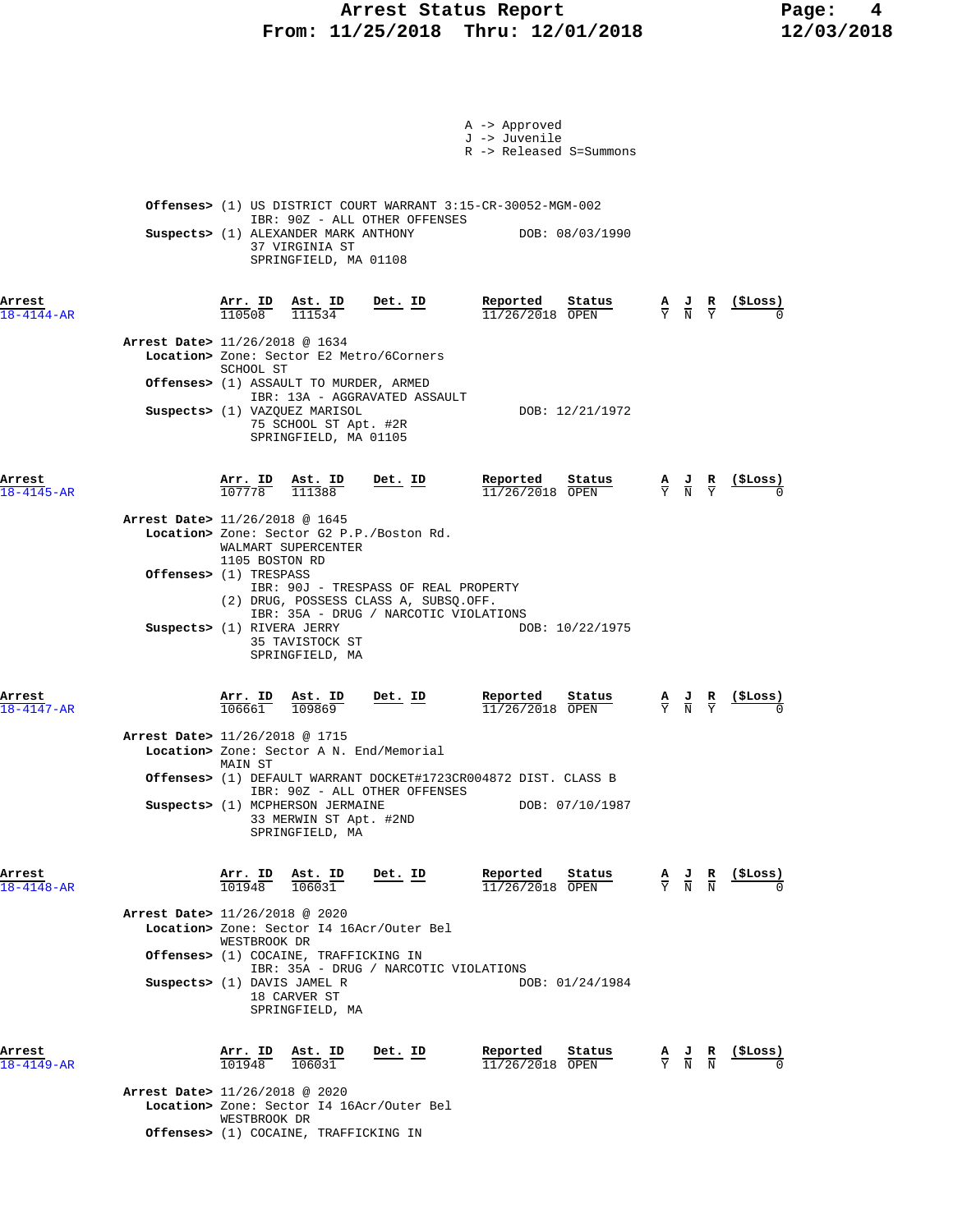### **Arrest Status Report Page: 5 From: 11/25/2018 Thru: 12/01/2018 12/03/2018**

|                                |                |                                                                               |                | A -> Approved                                                    |                                                                                                               |                                                                                                 |                                                    |
|--------------------------------|----------------|-------------------------------------------------------------------------------|----------------|------------------------------------------------------------------|---------------------------------------------------------------------------------------------------------------|-------------------------------------------------------------------------------------------------|----------------------------------------------------|
|                                |                |                                                                               |                | J -> Juvenile                                                    |                                                                                                               |                                                                                                 |                                                    |
|                                |                |                                                                               |                | R -> Released S=Summons                                          |                                                                                                               |                                                                                                 |                                                    |
|                                |                |                                                                               |                |                                                                  |                                                                                                               |                                                                                                 |                                                    |
|                                |                | IBR: 35A - DRUG / NARCOTIC VIOLATIONS                                         |                |                                                                  |                                                                                                               |                                                                                                 |                                                    |
|                                |                | (2) UNLICENSED OPERATION OF MV<br>IBR: 99 - TRAFFIC, TOWN BY-LAW OFFENSES     |                |                                                                  |                                                                                                               |                                                                                                 |                                                    |
|                                |                | Suspects> (1) BAKER BASHIR                                                    |                |                                                                  | DOB: 03/03/2000                                                                                               |                                                                                                 |                                                    |
|                                |                | 77 BAY MEADOW RD<br>SPRINGFIELD, MA                                           |                |                                                                  |                                                                                                               |                                                                                                 |                                                    |
|                                |                |                                                                               |                |                                                                  |                                                                                                               |                                                                                                 |                                                    |
| Arrest                         |                |                                                                               | $Det$ . ID     | Reported                                                         | Status                                                                                                        |                                                                                                 | <u>(SLoss)</u>                                     |
| $18 - 4150 - AR$               |                | $\frac{\text{Arr.}}{111801}$ $\frac{\text{Ast.}}{101483}$                     |                | $11/26/2018$ OPEN                                                |                                                                                                               | $\frac{\mathbf{A}}{\mathbf{Y}}$ $\frac{\mathbf{J}}{\mathbf{N}}$ $\frac{\mathbf{R}}{\mathbf{N}}$ |                                                    |
| Arrest Date> 11/26/2018 @ 2142 |                |                                                                               |                |                                                                  |                                                                                                               |                                                                                                 |                                                    |
|                                |                | Location> Zone: Sector F1 McKnight/Bay                                        |                |                                                                  |                                                                                                               |                                                                                                 |                                                    |
|                                | BAY ST         | <b>Offenses&gt;</b> (1) LICENSE SUSPENDED, OP MV WITH, SUBSQ.OFF              |                |                                                                  |                                                                                                               |                                                                                                 |                                                    |
|                                |                | IBR: 99 - TRAFFIC, TOWN BY-LAW OFFENSES                                       |                |                                                                  |                                                                                                               |                                                                                                 |                                                    |
|                                |                | (2) INSPECTION/STICKER, NO<br>IBR: 99 - TRAFFIC, TOWN BY-LAW OFFENSES         |                |                                                                  |                                                                                                               |                                                                                                 |                                                    |
|                                |                |                                                                               |                | Suspects> (1) BROWN CHRISTOPHER ANDREW DOB: 12/07/1987           |                                                                                                               |                                                                                                 |                                                    |
|                                |                | 44 MASSACHUSETTS AVE Apt. #2ND<br>SPRINGFIELD, MA 01109                       |                |                                                                  |                                                                                                               |                                                                                                 |                                                    |
|                                |                |                                                                               |                |                                                                  |                                                                                                               |                                                                                                 |                                                    |
| Arrest                         |                | Arr. ID Ast. ID                                                               | Det. ID        | Reported                                                         | Status                                                                                                        | $\frac{A}{Y}$ $\frac{J}{N}$ $\frac{R}{Y}$                                                       | (ŞLoss)                                            |
| $18 - 4152 - AR$               | B388 –         | 106673                                                                        |                | $11/27/2018$ OPEN                                                |                                                                                                               |                                                                                                 |                                                    |
| Arrest Date> 11/27/2018 @ 1100 |                |                                                                               |                |                                                                  |                                                                                                               |                                                                                                 |                                                    |
|                                | PARKING LOT OF | Location> Zone: Sector El Metro/South End                                     |                |                                                                  |                                                                                                               |                                                                                                 |                                                    |
|                                | 134 MILL ST    |                                                                               |                |                                                                  |                                                                                                               |                                                                                                 |                                                    |
|                                |                | Offenses> (1) DRUG, POSSESS CLASS B<br>IBR: 35A - DRUG / NARCOTIC VIOLATIONS  |                |                                                                  |                                                                                                               |                                                                                                 |                                                    |
|                                |                | (2) FALSE NAME/SSN, ARRESTEE FURNISH                                          |                |                                                                  |                                                                                                               |                                                                                                 |                                                    |
|                                |                | IBR: 90Z - ALL OTHER OFFENSES<br>(3) DEFAULT WARRANT (1745CR00218)-UNLICENSED |                |                                                                  |                                                                                                               |                                                                                                 |                                                    |
|                                |                | IBR: 90Z - ALL OTHER OFFENSES                                                 |                | (4) DEFAULT WARRANT (1898CR000585)-MOTOR VEHICLE, RECEIVE STOLEN |                                                                                                               |                                                                                                 |                                                    |
|                                |                | IBR: 90Z - ALL OTHER OFFENSES                                                 |                |                                                                  |                                                                                                               |                                                                                                 |                                                    |
|                                |                | Suspects> (1) KARBONE MARIE<br>47 MELVILLE ST                                 |                |                                                                  | DOB: 04/23/1982                                                                                               |                                                                                                 |                                                    |
|                                |                | SPRINGFIELD, MA 01104-2730                                                    |                |                                                                  |                                                                                                               |                                                                                                 |                                                    |
|                                |                |                                                                               |                |                                                                  |                                                                                                               |                                                                                                 |                                                    |
| Arrest                         | Arr. ID        | Ast. ID                                                                       | Det. ID        | Reported Status                                                  |                                                                                                               |                                                                                                 | $\frac{A}{Y}$ $\frac{J}{N}$ $\frac{R}{Y}$ (\$Loss) |
| $18 - 4153 - AR$               | <b>B218</b>    | M467                                                                          |                | 11/27/2018 OPEN                                                  |                                                                                                               |                                                                                                 |                                                    |
| Arrest Date> 11/27/2018 @ 1124 |                |                                                                               |                |                                                                  |                                                                                                               |                                                                                                 |                                                    |
|                                | INSIDE         | Location> Zone: Sector F1 McKnight/Bay                                        |                |                                                                  |                                                                                                               |                                                                                                 |                                                    |
|                                |                | 421 ST JAMES AVE Apt. #3RD                                                    |                |                                                                  |                                                                                                               |                                                                                                 |                                                    |
|                                |                | IBR: 90Z - ALL OTHER OFFENSES                                                 |                | Offenses> (1) DEFAULT WARRANT 1779PT00108 A&B DANGEROUS WEAPON   |                                                                                                               |                                                                                                 |                                                    |
|                                |                | Suspects> (1) BARGALLA TIMOTHY                                                |                |                                                                  | DOB: 07/26/1971                                                                                               |                                                                                                 |                                                    |
|                                |                | 421 ST JAMES AVE Apt. #3RD<br>SPRINGFIELD, MA                                 |                |                                                                  |                                                                                                               |                                                                                                 |                                                    |
|                                |                |                                                                               |                |                                                                  |                                                                                                               |                                                                                                 |                                                    |
| Arrest                         |                |                                                                               | <u>Det. ID</u> |                                                                  |                                                                                                               |                                                                                                 |                                                    |
| $18 - 4154 - AR$               |                | $\frac{\texttt{Arr. ID}}{107873}$ $\frac{\texttt{Ast. ID}}{111499}$           |                |                                                                  | <b>Reported</b> Status <b>A</b> J <b>R</b> (\$Loss) $\frac{11}{27/2018}$ OPEN $\overline{Y}$ N $\overline{Y}$ |                                                                                                 |                                                    |
| Arrest Date> 11/27/2018 @ 1725 |                |                                                                               |                |                                                                  |                                                                                                               |                                                                                                 |                                                    |
|                                |                | Location> Zone: Sector El Metro/South End                                     |                |                                                                  |                                                                                                               |                                                                                                 |                                                    |
|                                | STATE ST       | Offenses> (1) DEFAULT WARRANT DOCKET: 1623CR000849                            |                |                                                                  |                                                                                                               |                                                                                                 |                                                    |
|                                |                | IBR: 90Z - ALL OTHER OFFENSES                                                 |                |                                                                  |                                                                                                               |                                                                                                 |                                                    |
|                                |                | Suspects> (1) TORRES HECTOR L<br>32 BYERS ST Apt. #410                        |                |                                                                  | DOB: 11/16/1967                                                                                               |                                                                                                 |                                                    |
|                                |                | SPRINGFIELD, MA                                                               |                |                                                                  |                                                                                                               |                                                                                                 |                                                    |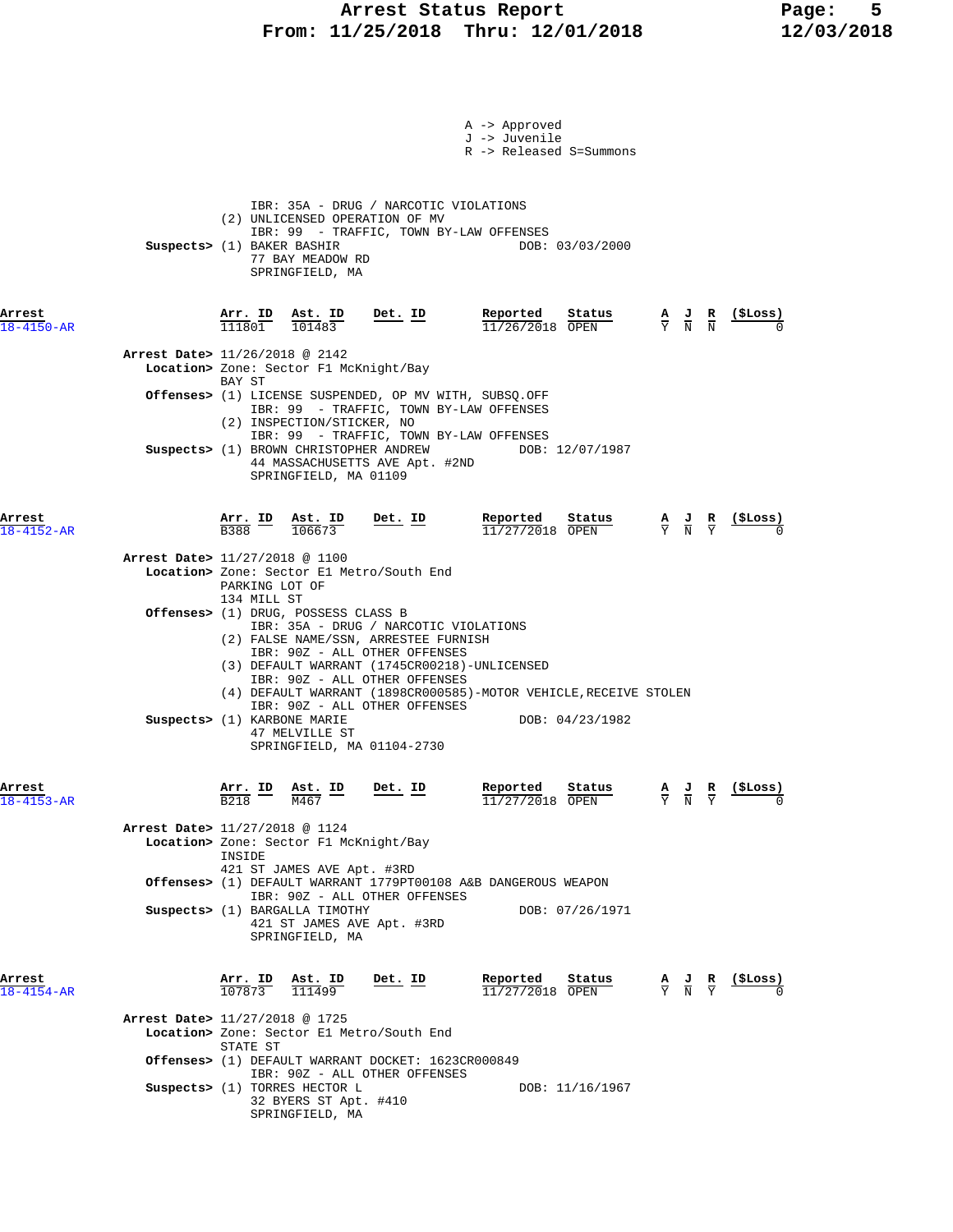## Arrest Status Report **Page:** 6  **From: 11/25/2018 Thru: 12/01/2018 12/03/2018**

| A -> Approved |  |  |
|---------------|--|--|
| J -> Juvenile |  |  |

R -> Released S=Summons

| Arrest<br>$18 - 4155 - AR$ |                                  |                                                          | $\frac{\text{Arr. ID}}{101937}$ $\frac{\text{Ast. ID}}{C802}$<br>C802      | $Det$ . ID                                                                                                          | Reported<br>11/27/2018 OPEN   | Status          | $\frac{\mathbf{A}}{\mathbf{Y}}$ $\frac{\mathbf{J}}{\mathbf{N}}$ $\frac{\mathbf{R}}{\mathbf{Y}}$ |                                                                                                 | $(\xiLoss)$                                                                                                                    |
|----------------------------|----------------------------------|----------------------------------------------------------|----------------------------------------------------------------------------|---------------------------------------------------------------------------------------------------------------------|-------------------------------|-----------------|-------------------------------------------------------------------------------------------------|-------------------------------------------------------------------------------------------------|--------------------------------------------------------------------------------------------------------------------------------|
|                            | Arrest Date> 11/27/2018 @ 1850   | 61 HIGH ST                                               |                                                                            | Location> Zone: Sector E2 Metro/6Corners                                                                            |                               |                 |                                                                                                 |                                                                                                 |                                                                                                                                |
|                            |                                  |                                                          |                                                                            | <b>Offenses&gt;</b> (1) DEFAULT WARRANT SPFLD#1823CR005313<br>IBR: 90Z - ALL OTHER OFFENSES                         |                               |                 |                                                                                                 |                                                                                                 |                                                                                                                                |
|                            | Suspects> (1) AVILES JUAN        |                                                          | 33 GRANT ST<br>SPRINGFIELD, MA                                             |                                                                                                                     |                               | DOB: 06/23/1963 |                                                                                                 |                                                                                                 |                                                                                                                                |
| Arrest<br>$18 - 4156 - AR$ |                                  |                                                          | $\frac{\texttt{Arr.}}{110508}$ $\frac{\texttt{ Ast.}}{112458}$             | <u>Det. ID</u>                                                                                                      | Reported<br>11/27/2018 OPEN   | <u>Status</u>   |                                                                                                 |                                                                                                 | $\frac{\mathbf{A}}{\text{Y}}$ $\frac{\mathbf{J}}{\text{N}}$ $\frac{\mathbf{R}}{\text{N}}$ $\frac{(\texttt{\$Loss})}{\text{N}}$ |
|                            | Arrest Date> 11/27/2018 @ 1840   |                                                          |                                                                            |                                                                                                                     |                               |                 |                                                                                                 |                                                                                                 |                                                                                                                                |
|                            |                                  | 75 CHAPIN TER                                            |                                                                            | Location> Zone: Sector B1 Liberty Heights                                                                           |                               |                 |                                                                                                 |                                                                                                 |                                                                                                                                |
|                            |                                  |                                                          | Offenses> (1) ARREST WARRANT<br>(2) UNINSURED MOTOR VEHICLE                | IBR: 90Z - ALL OTHER OFFENSES<br>IBR: 99 - TRAFFIC, TOWN BY-LAW OFFENSES<br>(3) REGISTRATION SUSPENDED, OP MV WITH  |                               |                 |                                                                                                 |                                                                                                 |                                                                                                                                |
|                            |                                  |                                                          | Suspects> (1) MORALES AMNERIS<br>55 FERNWOLD ST<br>SPRINGFIELD, MA         | IBR: 99 - TRAFFIC, TOWN BY-LAW OFFENSES                                                                             |                               | DOB: 08/07/1989 |                                                                                                 |                                                                                                 |                                                                                                                                |
| Arrest<br>$18 - 4157 - AR$ |                                  |                                                          | $\frac{\texttt{Arr.}}{111415}$ $\frac{\texttt{Ab.}}{109489}$ Det. ID       |                                                                                                                     | Reported<br>$11/28/2018$ OPEN | Status          |                                                                                                 |                                                                                                 | $\frac{A}{Y}$ $\frac{J}{N}$ $\frac{R}{N}$ (\$Loss)                                                                             |
|                            | Arrest Date> 11/28/2018 @ 0124   | 1 MGM WAY                                                |                                                                            | Location> Zone: Sector El Metro/South End                                                                           |                               |                 |                                                                                                 |                                                                                                 |                                                                                                                                |
|                            | <b>Offenses&gt;</b> (1) TRESPASS |                                                          |                                                                            | IBR: 90J - TRESPASS OF REAL PROPERTY                                                                                |                               |                 |                                                                                                 |                                                                                                 |                                                                                                                                |
|                            |                                  |                                                          | Suspects> (1) SANTIAGO ANGEL<br>77 DUNMORELAND ST<br>SPRINGFIELD, MA 01108 |                                                                                                                     |                               | DOB: 11/30/1988 |                                                                                                 |                                                                                                 |                                                                                                                                |
| Arrest<br>$18 - 4158 - AR$ |                                  |                                                          | $\frac{\texttt{Arr. ID}}{040936}$ $\frac{\texttt{Ast. ID}}{S212}$ Det. ID  |                                                                                                                     | Reported<br>$11/28/2018$ OPEN | Status          |                                                                                                 | $\frac{\mathbf{A}}{\mathbf{Y}}$ $\frac{\mathbf{J}}{\mathbf{N}}$ $\frac{\mathbf{R}}{\mathbf{N}}$ |                                                                                                                                |
|                            | Arrest Date> 11/28/2018 @ 0115   |                                                          |                                                                            |                                                                                                                     |                               |                 |                                                                                                 |                                                                                                 |                                                                                                                                |
|                            |                                  | 429 BOSTON RD                                            |                                                                            | Location> Zone: Sector G1 P.P./Boston Rd.                                                                           |                               |                 |                                                                                                 |                                                                                                 |                                                                                                                                |
|                            |                                  |                                                          | Offenses> (1) ROBBERY, ARMED<br>IBR: 120 - ROBBERY                         | (2) MOTOR VEH, RECEIVE STOLEN                                                                                       |                               |                 |                                                                                                 |                                                                                                 |                                                                                                                                |
|                            |                                  |                                                          | (4) THREAT TO COMMIT CRIME<br>IBR: 13C - INTIMIDATION                      | IBR: 280 - STOLEN PROPERTY OFFENSES<br>(3) LICENSE SUSPENDED, OP MV WITH<br>IBR: 99 - TRAFFIC, TOWN BY-LAW OFFENSES |                               |                 |                                                                                                 |                                                                                                 |                                                                                                                                |
|                            |                                  |                                                          | Suspects> (1) THIBODEAU MICHAEL<br>4 EASSTERN AVE<br>LEMINSTER, MA         |                                                                                                                     |                               | DOB: 09/06/1989 |                                                                                                 |                                                                                                 |                                                                                                                                |
| Arrest<br>$18 - 4161 - AR$ |                                  | $\frac{\text{Arr. ID}}{\text{B218}}$<br>B <sub>218</sub> | Ast. ID<br>M467                                                            | Det. ID                                                                                                             | Reported<br>$11/28/2018$ OPEN | Status          |                                                                                                 | $\frac{A}{Y}$ $\frac{J}{N}$ $\frac{R}{Y}$                                                       | $\frac{\text{(}$ SLoss)                                                                                                        |
|                            | Arrest Date> 11/28/2018 @ 1300   |                                                          |                                                                            |                                                                                                                     |                               |                 |                                                                                                 |                                                                                                 |                                                                                                                                |

 **Location>** Jurisdiction: Agawam Zone: Sector B1 Liberty Heights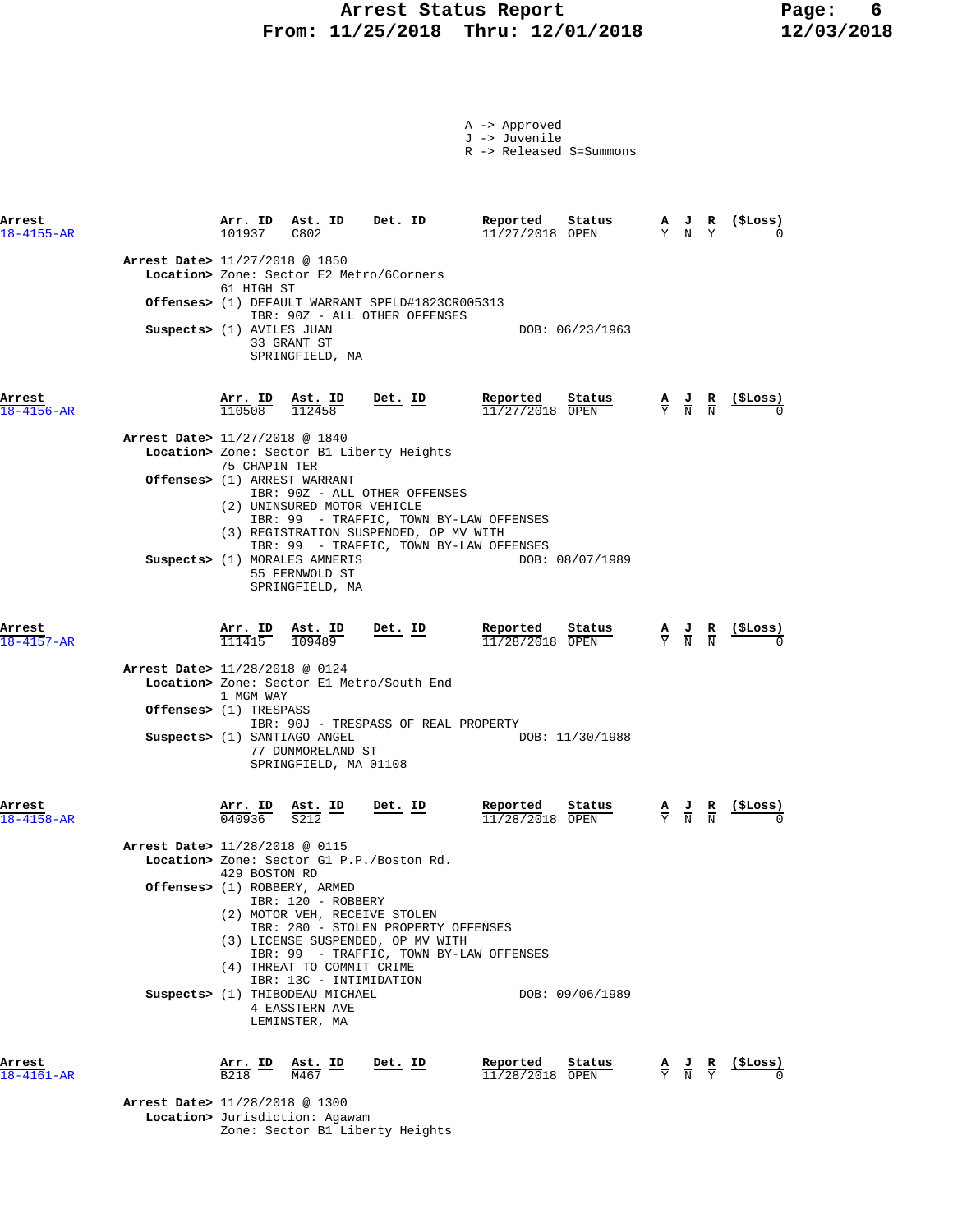### **Arrest Status Report Report Report Report Report Report Report Report Report Report Report Report Report Report Report Report Report Report Report Report Report Report Report Report Report Report Report Report Report Repo From: 11/25/2018 Thru: 12/01/2018 12/03/2018**

|                            |                                                                                                                                                                                                                                                                                                                                                               | A -> Approved<br>J -> Juvenile<br>R -> Released S=Summons |                                                                                                              |
|----------------------------|---------------------------------------------------------------------------------------------------------------------------------------------------------------------------------------------------------------------------------------------------------------------------------------------------------------------------------------------------------------|-----------------------------------------------------------|--------------------------------------------------------------------------------------------------------------|
|                            | REAR LOT<br>245 SPRINGFIELD ST<br>Offenses> (1) ARREST WARRANT 1823CR008796 RAPE OF CHILD WITH FORCE<br>IBR: 90Z - ALL OTHER OFFENSES<br>Suspects> (1) PEREZ ANIBAL<br>36 EMILY ST<br>SPRINGFIELD, MA                                                                                                                                                         | DOB: 01/15/1964                                           |                                                                                                              |
| Arrest<br>$18 - 4162 - AR$ | $Det$ . ID<br>$\frac{\texttt{Arr.}}{\texttt{A141}}$ ID<br>$\frac{\texttt{Ast.}}{108855}$                                                                                                                                                                                                                                                                      | $\frac{\text{Reported}}{11/28/2018}$ Status<br>Status     | $\frac{A}{Y}$ $\frac{J}{N}$ $\frac{R}{Y}$                                                                    |
|                            | Arrest Date> 11/28/2018 @ 1330<br>Location> Zone: Sector El Metro/South End<br>UNION STATION                                                                                                                                                                                                                                                                  |                                                           |                                                                                                              |
|                            | 55 FRANK B MURRAY ST<br>Offenses> (1) RECEIVE STOLEN PROPERTY +\$1200 c266 §60<br>IBR: 280 - STOLEN PROPERTY OFFENSES<br>(2) ARREST WARRANT (1823CR008425)                                                                                                                                                                                                    |                                                           |                                                                                                              |
|                            | IBR: 90Z - ALL OTHER OFFENSES<br>Suspects> (1) RAMOS EMANUEL<br>382 SUMNER AVE<br>SPRINGFIELD, MA                                                                                                                                                                                                                                                             | DOB: 09/03/1997                                           |                                                                                                              |
| Arrest<br>$18 - 4166 - AR$ | $\frac{\text{Arr. ID}}{101937}$ $\frac{\text{Ast. ID}}{\text{C802}}$ Det. ID                                                                                                                                                                                                                                                                                  | Reported<br>Status<br>10/10/2018 OPEN                     | $\frac{A}{Y}$ $\frac{J}{N}$ $\frac{R}{Y}$ (\$Loss)                                                           |
|                            | Arrest Date> 11/28/2018 @ 1845<br>Location> Zone: Sector E2 Metro/6Corners<br>769 WORTHINGTON ST<br>Offenses> (1) ARREST WARRANT HOLYOKE #1817CR000276<br>IBR: 90Z - ALL OTHER OFFENSES<br>Suspects> (1) JOHNSON LINDA M<br>HOMELESS<br>SPRINGFIELD, MA                                                                                                       | DOB: 06/25/1970                                           |                                                                                                              |
| Arrest<br>$18 - 4168 - AR$ | $Det. ID$<br><u>Arr. ID</u><br>$\frac{\texttt{Ast. ID}}{108862}$<br>102711                                                                                                                                                                                                                                                                                    | Reported<br>Status<br>11/28/2018 OPEN                     | $\frac{\mathbf{A}}{\mathbf{Y}}$ $\frac{\mathbf{J}}{\mathbf{N}}$ $\frac{\mathbf{R}}{\mathbf{N}}$<br>( STORS ) |
|                            | Arrest Date> 11/28/2018 @ 2145<br>Location> Zone: Sector El Metro/South End<br>55 FRANK B MURRAY ST<br>Offenses> (1) DESTRUCTION OF PROPERTY +\$1200, MALICIOUS c266 §127<br>IBR: 290 - DESTRUCTION / DAMAGE / VANDALI<br>(2) DISORDERLY CONDUCT<br>IBR: 90C - DISORDERLY CONDUCT<br>Suspects> (1) GAHINET JONATHAN<br>24 WEDGEWOOD DR<br>HOPKINTON, MA 01748 | DOB: 04/21/1995                                           |                                                                                                              |
| Arrest<br>$18 - 4172 - AR$ | Arr. ID Ast. ID<br>Det. ID<br>109489<br>Arrest Date> 11/29/2018 @ 0230                                                                                                                                                                                                                                                                                        | Reported<br>Status<br>$11/29/2018$ OPEN                   | $\frac{A}{Y}$ $\frac{J}{N}$ $\frac{R}{Y}$ $\frac{($Loss)}{N}$                                                |
|                            | Location> Zone: Sector El Metro/South End<br>1 MGM WAY<br><b>Offenses&gt;</b> (1) TRESPASS<br>IBR: 90J - TRESPASS OF REAL PROPERTY<br>Suspects> (1) ROCHE JOSE ANTONIO<br>24 MARBLE ST Apt. #2ND<br>SPRINGFIELD, MA 01105                                                                                                                                     | DOB: 12/26/1987                                           |                                                                                                              |
| Arrest<br>18-4173-AR       | Arr. ID Ast. ID<br>Det. ID<br>112479<br>S167                                                                                                                                                                                                                                                                                                                  | Reported<br>Status<br>$11/29/2018$ OPEN                   | (\$Loss)<br>R<br>$\frac{A}{Y}$ $\frac{J}{N}$<br>$\overline{\mathsf{Y}}$<br>14125                             |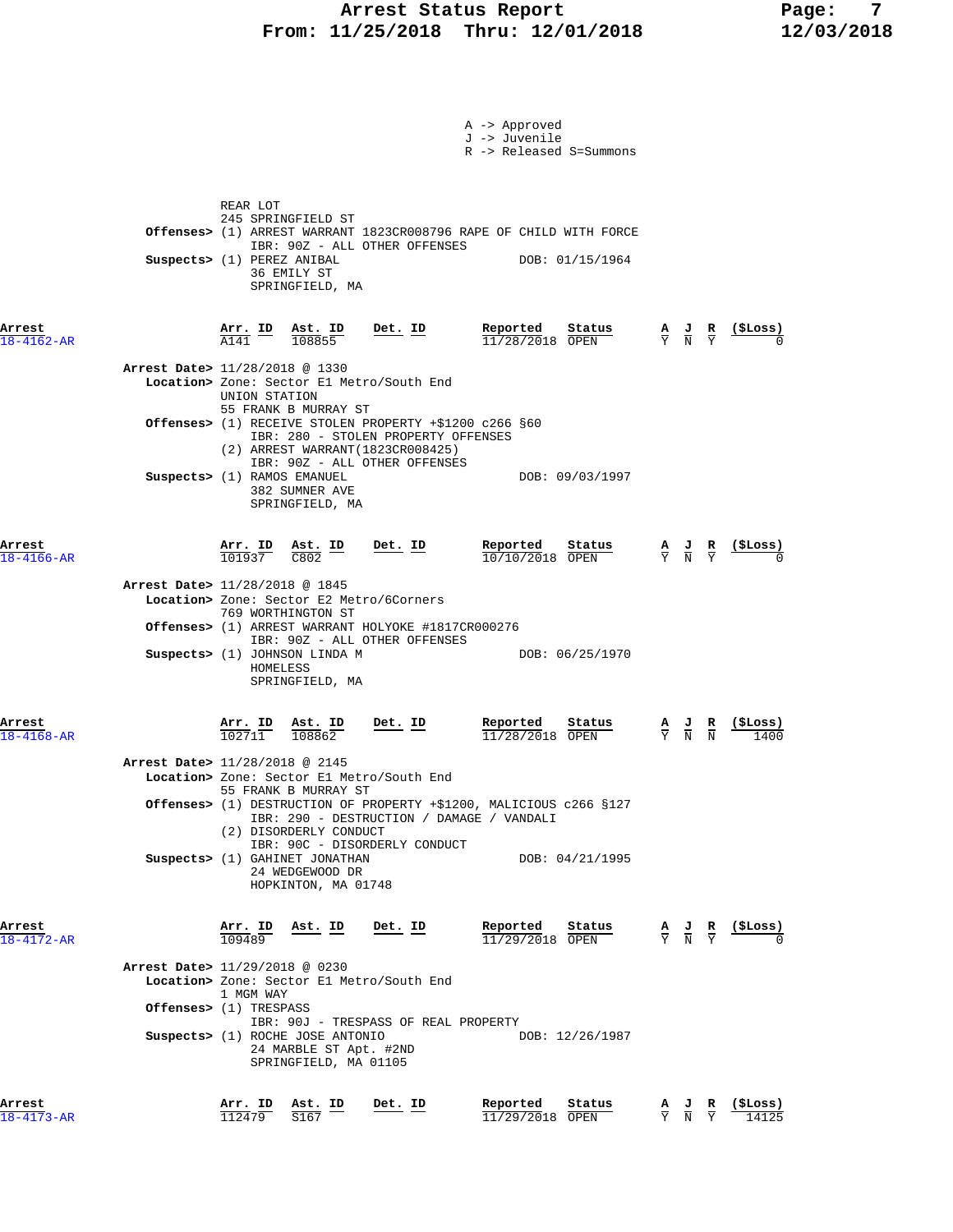### **Arrest Status Report Page: 8 From: 11/25/2018 Thru: 12/01/2018 12/03/2018**

|                      |                                                                                      |                                         | A -> Approved                                                          |                                                                                                                                                                                                                                                                                     |
|----------------------|--------------------------------------------------------------------------------------|-----------------------------------------|------------------------------------------------------------------------|-------------------------------------------------------------------------------------------------------------------------------------------------------------------------------------------------------------------------------------------------------------------------------------|
|                      |                                                                                      |                                         | J -> Juvenile<br>R -> Released S=Summons                               |                                                                                                                                                                                                                                                                                     |
|                      |                                                                                      |                                         |                                                                        |                                                                                                                                                                                                                                                                                     |
|                      |                                                                                      |                                         |                                                                        |                                                                                                                                                                                                                                                                                     |
|                      | Arrest Date> 11/29/2018 @ 0417<br>Location> Zone: Sector E2 Metro/6Corners           |                                         |                                                                        |                                                                                                                                                                                                                                                                                     |
|                      | 127 CEDAR ST                                                                         |                                         |                                                                        |                                                                                                                                                                                                                                                                                     |
|                      | <b>Offenses&gt;</b> (1) LEAVE SCENE OF PROPERTY DAMAGE                               | IBR: 99 - TRAFFIC, TOWN BY-LAW OFFENSES |                                                                        |                                                                                                                                                                                                                                                                                     |
|                      | (2) RECKLESS OPERATION OF MOTOR VEHICLE                                              |                                         |                                                                        |                                                                                                                                                                                                                                                                                     |
|                      | (3) STOP FOR POLICE, FAIL                                                            | IBR: 99 - TRAFFIC, TOWN BY-LAW OFFENSES |                                                                        |                                                                                                                                                                                                                                                                                     |
|                      | (4) REGISTRATION SUSPENDED, OP MV WITH                                               | IBR: 99 - TRAFFIC, TOWN BY-LAW OFFENSES |                                                                        |                                                                                                                                                                                                                                                                                     |
|                      |                                                                                      | IBR: 99 - TRAFFIC, TOWN BY-LAW OFFENSES |                                                                        |                                                                                                                                                                                                                                                                                     |
|                      | (5) UNINSURED MOTOR VEHICLE                                                          | IBR: 99 - TRAFFIC, TOWN BY-LAW OFFENSES |                                                                        |                                                                                                                                                                                                                                                                                     |
|                      | (6) UNLICENSED OPERATION OF MV                                                       |                                         |                                                                        |                                                                                                                                                                                                                                                                                     |
|                      | (7) INSPECTION/STICKER, NO                                                           | IBR: 99 - TRAFFIC, TOWN BY-LAW OFFENSES |                                                                        |                                                                                                                                                                                                                                                                                     |
|                      |                                                                                      | IBR: 99 - TRAFFIC, TOWN BY-LAW OFFENSES |                                                                        |                                                                                                                                                                                                                                                                                     |
|                      |                                                                                      | IBR: 90Z - ALL OTHER OFFENSES           | (8) STRAIGHT WARRANT (SPRINGFIELD DIST, DOCKET #1823CR007404, CHAP 90) |                                                                                                                                                                                                                                                                                     |
|                      | Suspects> (1) RIOS LISHAIRA AILEEN                                                   |                                         | DOB: 08/19/1991                                                        |                                                                                                                                                                                                                                                                                     |
|                      | 82 MALDEN ST Apt. #2R<br>SPRINGFIELD, MA                                             |                                         |                                                                        |                                                                                                                                                                                                                                                                                     |
|                      |                                                                                      |                                         |                                                                        |                                                                                                                                                                                                                                                                                     |
| Arrest               | $\frac{\text{Arr.}}{\text{K435}}$ ID $\frac{\text{Ast.}}{\text{C680}}$ ID            | Det. ID                                 | Reported Status                                                        | $\begin{array}{cccccc} \textbf{\texttt{keported}} & \textbf{\texttt{status}} & \textbf{A} & \textbf{J} & \textbf{R} & \textbf{(\$Loss)}\\ \hline 11/29/2018 & \overline{\text{OPEN}} & & & \overline{\textbf{Y}} & \overline{\textbf{N}} & \overline{\textbf{Y}} & & 0 \end{array}$ |
| $18 - 4175 - AR$     |                                                                                      |                                         |                                                                        |                                                                                                                                                                                                                                                                                     |
|                      | Arrest Date> 11/29/2018 @ 0600                                                       |                                         |                                                                        |                                                                                                                                                                                                                                                                                     |
|                      | Location> Zone: Sector E2 Metro/6Corners<br>247 UNION ST Apt. #1 FL                  |                                         |                                                                        |                                                                                                                                                                                                                                                                                     |
|                      | <b>Offenses&gt;</b> (1) DRUG, POSSESS TO DISTRIB CLASS A, SUBSQ.                     |                                         |                                                                        |                                                                                                                                                                                                                                                                                     |
|                      |                                                                                      | IBR: 35A - DRUG / NARCOTIC VIOLATIONS   | $(2)$ DRUG, POSSESS TO DISTRIB CLASS B, SUBSQ. c94C §32A(b)            |                                                                                                                                                                                                                                                                                     |
|                      | Suspects> (1) RAMOS ABRAHAM                                                          | IBR: 35A - DRUG / NARCOTIC VIOLATIONS   | DOB: 06/08/1987                                                        |                                                                                                                                                                                                                                                                                     |
|                      | 247 UNION ST Apt. #1 FL                                                              |                                         |                                                                        |                                                                                                                                                                                                                                                                                     |
|                      | SPRINGFIELD, MA                                                                      |                                         |                                                                        |                                                                                                                                                                                                                                                                                     |
|                      |                                                                                      |                                         |                                                                        |                                                                                                                                                                                                                                                                                     |
| Arrest<br>18-4176-AR | $\frac{\text{Arr.}}{113366}$ $\frac{\text{Ast.}}{J976}$ $\frac{\text{ID}}{\text{D}}$ | <u>Det. ID</u>                          | Reported<br>Status<br>11/29/2018 OPEN                                  | <u>(SLoss)</u><br>$\frac{\mathbf{A}}{\mathbf{Y}}$ $\frac{\mathbf{J}}{\mathbf{N}}$ $\frac{\mathbf{R}}{\mathbf{Y}}$                                                                                                                                                                   |
|                      | Arrest Date> 11/29/2018 @ 1611                                                       |                                         |                                                                        |                                                                                                                                                                                                                                                                                     |
|                      | Location> Zone: Sector F2 Old&Upper Hill                                             |                                         |                                                                        |                                                                                                                                                                                                                                                                                     |
|                      | WALGREENS DRUG STORES STORE INF<br>707 STATE ST                                      |                                         |                                                                        |                                                                                                                                                                                                                                                                                     |
|                      | Offenses> (1) FIREARM ON WAY, CARRY LOADED LARGE CAPACITY                            |                                         |                                                                        |                                                                                                                                                                                                                                                                                     |
|                      |                                                                                      | IBR: 520 - WEAPON LAW VIOLATIONS        | (2) POSS. OF A HIGH CAPACITY MAGAZINE / FEEDING DEVICE                 |                                                                                                                                                                                                                                                                                     |
|                      |                                                                                      | IBR: 520 - WEAPON LAW VIOLATIONS        | (3) Whoever violate paragraph (a) or (c) by means of a loaded firearm  |                                                                                                                                                                                                                                                                                     |
|                      |                                                                                      | IBR: 520 - WEAPON LAW VIOLATIONS        |                                                                        |                                                                                                                                                                                                                                                                                     |
|                      | (4) RESIST ARREST<br>IBR: 13B - SIMPLE ASSAULT                                       |                                         |                                                                        |                                                                                                                                                                                                                                                                                     |
|                      | Suspects> (1) ROSS JOSHUA ANTWON                                                     |                                         | DOB: 10/25/1989                                                        |                                                                                                                                                                                                                                                                                     |
|                      | 251 GREENAWAY DR<br>SPRINGFIELD, MA                                                  |                                         |                                                                        |                                                                                                                                                                                                                                                                                     |
|                      |                                                                                      |                                         |                                                                        |                                                                                                                                                                                                                                                                                     |
| Arrest               | $\frac{\texttt{Arr.}}{109275}$ $\frac{\texttt{ Ast.}}{103601}$                       | Det. ID                                 | Reported<br>$\frac{\text{Status}}{\text{start}}$                       | $(_{\rm{SLOSS}})$<br>$\frac{A}{Y}$ $\frac{J}{N}$ $\frac{R}{Y}$                                                                                                                                                                                                                      |
| $18 - 4177 - AR$     |                                                                                      |                                         | $11/29/2018$ OPEN                                                      |                                                                                                                                                                                                                                                                                     |
|                      | Arrest Date> 11/29/2018 @ 1654                                                       |                                         |                                                                        |                                                                                                                                                                                                                                                                                     |
|                      | Location> Zone: Sector F2 Old&Upper Hill<br>1/2                                      |                                         |                                                                        |                                                                                                                                                                                                                                                                                     |
|                      | 38 COLLINS ST                                                                        |                                         |                                                                        |                                                                                                                                                                                                                                                                                     |
|                      | Offenses> (1) ARREST WARRANT                                                         | IBR: 90Z - ALL OTHER OFFENSES           |                                                                        |                                                                                                                                                                                                                                                                                     |
|                      | (2) ARREST WARRANT                                                                   |                                         |                                                                        |                                                                                                                                                                                                                                                                                     |
|                      |                                                                                      | IBR: 90Z - ALL OTHER OFFENSES           |                                                                        |                                                                                                                                                                                                                                                                                     |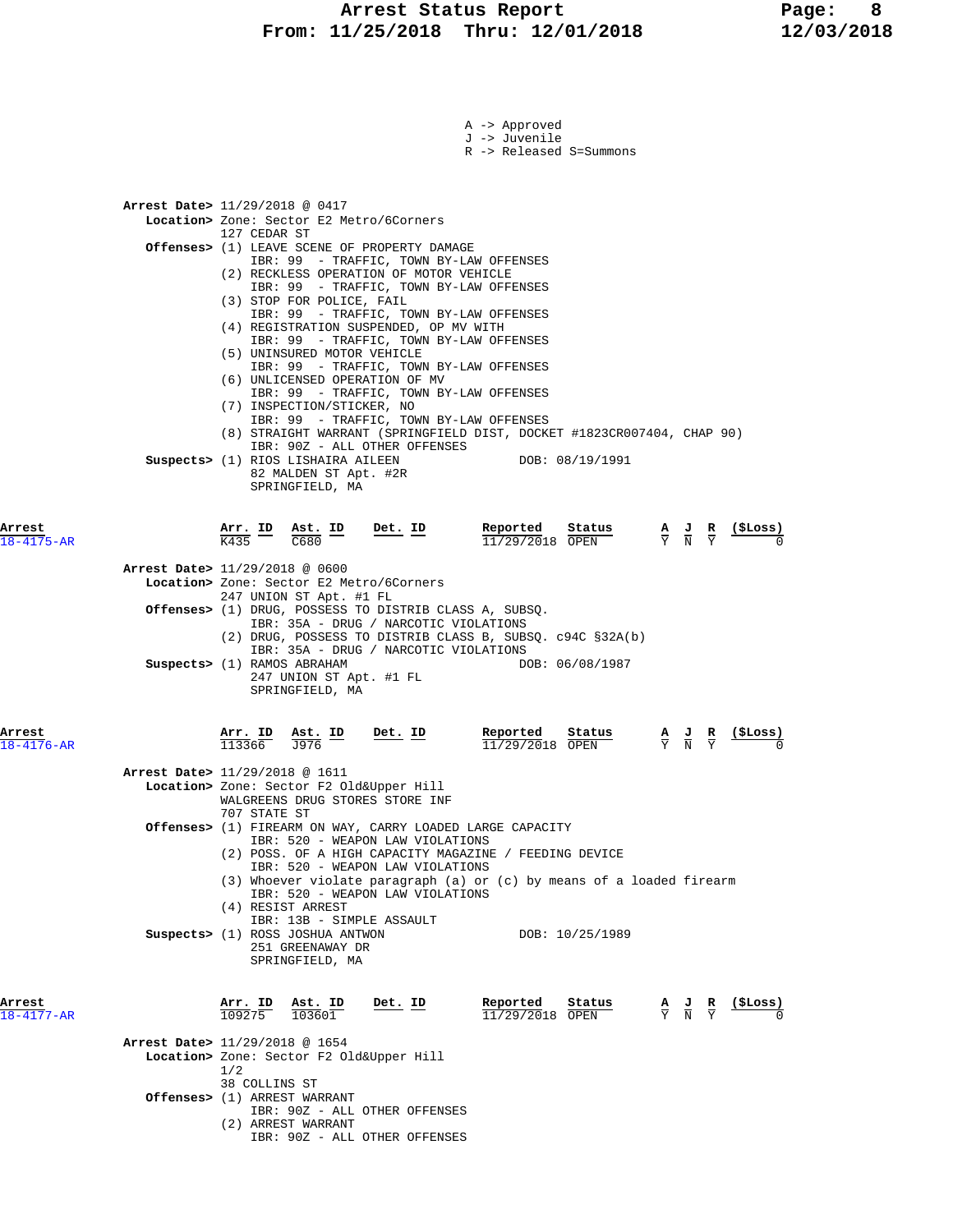### **Arrest Status Report Page: 9 From: 11/25/2018 Thru: 12/01/2018 12/03/2018**

|                            | A -> Approved<br>J -> Juvenile<br>R -> Released S=Summons                                                                                                                                                                                                                                                                                                                            |                                                                                                 |                            |
|----------------------------|--------------------------------------------------------------------------------------------------------------------------------------------------------------------------------------------------------------------------------------------------------------------------------------------------------------------------------------------------------------------------------------|-------------------------------------------------------------------------------------------------|----------------------------|
|                            | (3) ARREST WARRANT<br>IBR: 90Z - ALL OTHER OFFENSES<br>Suspects> (1) RIVERA-FIGUEROA EDWIN<br>DOB: 08/20/1979<br>38 1/2 COLLINS ST<br>SPRINGFIELD, MA 01108                                                                                                                                                                                                                          |                                                                                                 |                            |
| Arrest<br>$18 - 4178 - AR$ | <u>Arr. ID</u><br><u>Det.</u> ID<br>Reported<br>Status<br>$\frac{\text{Ast. ID}}{100136}$<br>112457<br>$11/29/2018$ OPEN                                                                                                                                                                                                                                                             | $\frac{A}{Y}$ $\frac{J}{N}$ $\frac{R}{N}$                                                       | $\frac{1}{2}$              |
|                            | Arrest Date> 11/29/2018 @ 1718<br>Location> Zone: Sector F1 McKnight/Bay                                                                                                                                                                                                                                                                                                             |                                                                                                 |                            |
|                            | ANDREW ST<br>Offenses> (1) STOP FOR POLICE, FAIL                                                                                                                                                                                                                                                                                                                                     |                                                                                                 |                            |
|                            | IBR: 99 - TRAFFIC, TOWN BY-LAW OFFENSES<br>(2) LICENSE SUSPENDED/REVOKED, OP MV WITH<br>IBR: 99 - TRAFFIC, TOWN BY-LAW OFFENSES<br>(3) RESIST ARREST<br>IBR: 13B - SIMPLE ASSAULT<br>(4) NUMBER PLATE VIOLATION TO CONCEAL ID<br>IBR: 99 - TRAFFIC, TOWN BY-LAW OFFENSES<br>(5) UNREGISTERED MOTOR VEHICLE<br>IBR: 99 - TRAFFIC, TOWN BY-LAW OFFENSES<br>(6) UNINSURED MOTOR VEHICLE |                                                                                                 |                            |
|                            | IBR: 99 - TRAFFIC, TOWN BY-LAW OFFENSES<br>(7) A&B ON POLICE OFFICER<br>IBR: 13B - SIMPLE ASSAULT<br>(8) A&B ON POLICE OFFICER<br>IBR: 13B - SIMPLE ASSAULT<br>Suspects> (1) MADERA IRVING<br>DOB: 12/30/1969<br>931 WORTHINGTON ST Apt. #2A<br>SPRINGFIELD, MA                                                                                                                      |                                                                                                 |                            |
| Arrest<br>$18 - 4179 - AR$ | Arr. ID<br>Ast. ID<br>Det. ID<br>Reported<br>Status<br>102821<br>100136<br>11/29/2018 OPEN                                                                                                                                                                                                                                                                                           | $\frac{\mathbf{A}}{\mathbf{Y}}$ $\frac{\mathbf{J}}{\mathbf{N}}$ $\frac{\mathbf{R}}{\mathbf{N}}$ | <u>(SLoss)</u>             |
|                            | Arrest Date> 11/29/2018 @ 1705                                                                                                                                                                                                                                                                                                                                                       |                                                                                                 |                            |
|                            | Location> Zone: Sector F1 McKnight/Bay<br>17 KENYON ST                                                                                                                                                                                                                                                                                                                               |                                                                                                 |                            |
|                            | Offenses> (1) A&B ON POLICE OFFICER<br>IBR: 13B - SIMPLE ASSAULT<br>(2) RESIST ARREST<br>IBR: 13B - SIMPLE ASSAULT<br>DOB: 06/21/1987<br>Suspects> (1) RIVERA JESSICA NOEMI<br>17 KENYON ST Apt. #2 FLR<br>SPRINGFIELD, MA 01104-3724                                                                                                                                                |                                                                                                 |                            |
| Arrest<br>$18 - 4181 - AR$ | Reported<br>Status<br>Arr. ID<br>Ast. ID<br>Det. ID<br>112505<br>109788<br>11/29/2018 OPEN                                                                                                                                                                                                                                                                                           | $\frac{\mathbf{A}}{\mathbf{Y}}$ $\frac{\mathbf{J}}{\mathbf{N}}$ $\frac{\mathbf{R}}{\mathbf{Y}}$ | (ŞLoss)                    |
|                            | Arrest Date> 11/29/2018 @ 2030<br>Location> Zone: Sector E2 Metro/6Corners                                                                                                                                                                                                                                                                                                           |                                                                                                 |                            |
|                            | 57 HIGH ST<br>Offenses> (1) DRUG, POSSESS CLASS B                                                                                                                                                                                                                                                                                                                                    |                                                                                                 |                            |
|                            | IBR: 35A - DRUG / NARCOTIC VIOLATIONS<br>(2) DRUG, POSSESS CLASS E<br>IBR: 35A - DRUG / NARCOTIC VIOLATIONS                                                                                                                                                                                                                                                                          |                                                                                                 |                            |
|                            | Suspects> (1) OCONNELL MICHAEL JAMES<br>DOB: 04/02/1988<br>1118 MAIN ST<br>AGAWAM, MA 01001                                                                                                                                                                                                                                                                                          |                                                                                                 |                            |
| Arrest<br>$18 - 4182 - AR$ | Reported<br>Status<br>$\frac{\texttt{Arr.}}{112505}$ $\frac{\texttt{ Ast.}}{109788}$<br><u>Det. ID</u><br>11/29/2018 OPEN                                                                                                                                                                                                                                                            | $\frac{\mathbf{A}}{\mathbf{Y}}$ $\frac{\mathbf{J}}{\mathbf{N}}$ $\frac{\mathbf{R}}{\mathbf{Y}}$ | $\frac{(\text{SLoss})}{0}$ |
|                            | Arrest Date> 11/29/2018 @ 2040<br>Location> Zone: Sector E2 Metro/6Corners<br>SCHOOL ST                                                                                                                                                                                                                                                                                              |                                                                                                 |                            |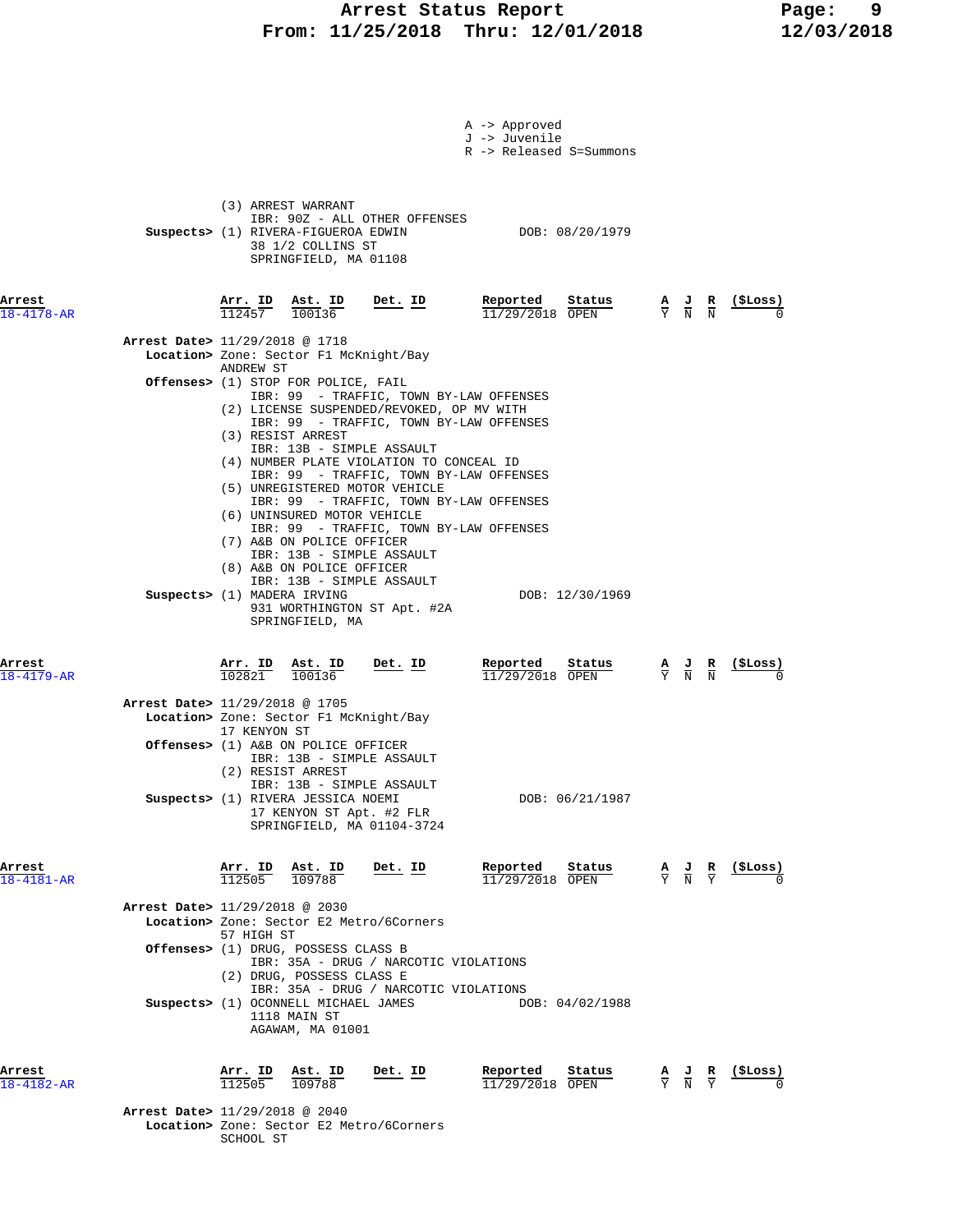### Arrest Status Report Fage: 10  **From: 11/25/2018 Thru: 12/01/2018 12/03/2018**

|                            |                                                                                                                                                                                                                                                                                                                                                                                                                                                                           |                | A -> Approved<br>J -> Juvenile<br>R -> Released S=Summons |                                                                                                 |                |
|----------------------------|---------------------------------------------------------------------------------------------------------------------------------------------------------------------------------------------------------------------------------------------------------------------------------------------------------------------------------------------------------------------------------------------------------------------------------------------------------------------------|----------------|-----------------------------------------------------------|-------------------------------------------------------------------------------------------------|----------------|
|                            | <b>Offenses&gt;</b> (1) DEFAULT WARRANT DOCKET # 1717CR000542<br>IBR: 90Z - ALL OTHER OFFENSES<br>Suspects> (1) FONTANEZ EDWIN<br>***UNKNOWN***<br>SPRINGFIELD, MA                                                                                                                                                                                                                                                                                                        |                | DOB: 08/31/1987                                           |                                                                                                 |                |
| Arrest<br>$18 - 4183 - AR$ | $\frac{\texttt{Arr.}}{111506}$<br><u>Ast. ID</u><br>Arrest Date> 11/29/2018 @ 2121                                                                                                                                                                                                                                                                                                                                                                                        | <u>Det. ID</u> | Reported<br><u>Status</u><br>11/29/2018 OPEN              | $\frac{\mathbf{A}}{\mathbf{Y}}$ $\frac{\mathbf{J}}{\mathbf{N}}$ $\frac{\mathbf{R}}{\mathbf{Y}}$ |                |
|                            | Location> Zone: Sector El Metro/South End<br>MAIN ST<br><b>Offenses&gt;</b> (1) ARREST WARRANT<br>IBR: 90Z - ALL OTHER OFFENSES<br>Suspects> (1) RASHWAN MOHAMMED JAMALO<br>1029 ELM ST Apt. #1D<br>WEST SPRINGFIELD, MA 01089                                                                                                                                                                                                                                            |                | DOB: 10/19/1991                                           |                                                                                                 |                |
| Arrest<br>$18 - 4185 - AR$ | $\frac{\texttt{Arr.}}{\texttt{S167}}$ ID<br>$\frac{\texttt{Ast.}}{103389}$<br>Arrest Date> 11/30/2018 @ 0430                                                                                                                                                                                                                                                                                                                                                              | <u>Det. ID</u> | Reported<br>Status<br>$11/30/2018$ OPEN                   | $\frac{\mathbf{A}}{\mathbf{Y}}$ $\frac{\mathbf{J}}{\mathbf{N}}$ $\frac{\mathbf{R}}{\mathbf{Y}}$ |                |
|                            | Location> Zone: Sector El Metro/South End<br>HAMPTON INN & SUITES<br>851 EAST COLUMBUS AVE<br><b>Offenses&gt;</b> (1) FUGITIVE FROM JUSTICE ON COURT WARRANT<br>IBR: 90Z - ALL OTHER OFFENSES<br>HOMELESS<br>SPRINGFIELD, MA 01105                                                                                                                                                                                                                                        |                | Suspects> (1) WILLIAMS DAVID JOHNATHON DOB: 04/19/1987    |                                                                                                 |                |
| Arrest<br>$18 - 4186 - AR$ | $\frac{\text{Arr.}}{\text{C680}}$ ID $\frac{\text{Ast.}}{\text{B979}}$                                                                                                                                                                                                                                                                                                                                                                                                    | <u>Det. ID</u> | Reported<br>Status<br>$11/30/2018$ OPEN                   | $\frac{\mathbf{A}}{\mathbf{Y}}$ $\frac{\mathbf{J}}{\mathbf{N}}$                                 |                |
|                            | Arrest Date> 11/30/2018 @ 0645<br>Location> Zone: Sector B2 Liberty Heights<br>28 KENDALL ST Apt. #2ND<br><b>Offenses&gt;</b> (1) DRUG, DISTRIBUTE CLASS A<br>IBR: 35A - DRUG / NARCOTIC VIOLATIONS<br>(2) DRUG, POSSESS TO DISTRIB CLASS A<br>IBR: 35A - DRUG / NARCOTIC VIOLATIONS<br>(3) DRUG, POSSESS TO DISTRIB CLASS D<br>IBR: 35A - DRUG / NARCOTIC VIOLATIONS<br>Suspects> (1) RODRIGUEZ CARLOS ALBERTO                                                           |                | DOB: 11/21/1967                                           |                                                                                                 |                |
| Arrest                     | 28 KENDALL ST Apt. #2ND F<br>SPRINGFIELD, MA                                                                                                                                                                                                                                                                                                                                                                                                                              |                | Status                                                    |                                                                                                 |                |
| 18-4187-AR                 | $\frac{\text{Arr.}}{\text{C680}}$ ID<br>$\frac{\texttt{Ast.}}{\texttt{B979}}$<br>Arrest Date> 11/30/2018 @ 0645<br>Location> Zone: Sector B2 Liberty Heights<br>28 KENDALL ST Apt. #2ND<br><b>Offenses&gt;</b> (1) DRUG, POSSESS TO DISTRIB CLASS A<br>IBR: 35A - DRUG / NARCOTIC VIOLATIONS<br>(2) DRUG, POSSESS TO DISTRIB CLASS D<br>IBR: 35A - DRUG / NARCOTIC VIOLATIONS<br>Suspects> (1) ANDUJAR CHRISTIAN RUIZ<br>28 KENDALL ST Apt. #2ND<br>SPRINGFIELD, MA 01104 | Det. ID        | Reported<br>11/30/2018 OPEN<br>DOB: 06/11/1975            | $\frac{\mathbf{A}}{\mathbf{Y}}$ $\frac{\mathbf{J}}{\mathbf{N}}$ $\frac{\mathbf{R}}{\mathbf{Y}}$ | <u>(SLoss)</u> |
| Arrest<br>$18 - 4188 - AR$ | Arr. ID<br>Ast. ID<br>C680<br>B979                                                                                                                                                                                                                                                                                                                                                                                                                                        | Det. ID        | Reported<br>Status<br>11/30/2018 OPEN                     | $\frac{A}{Y}$ $\frac{J}{N}$ $\frac{R}{N}$                                                       | (ŞLoss)        |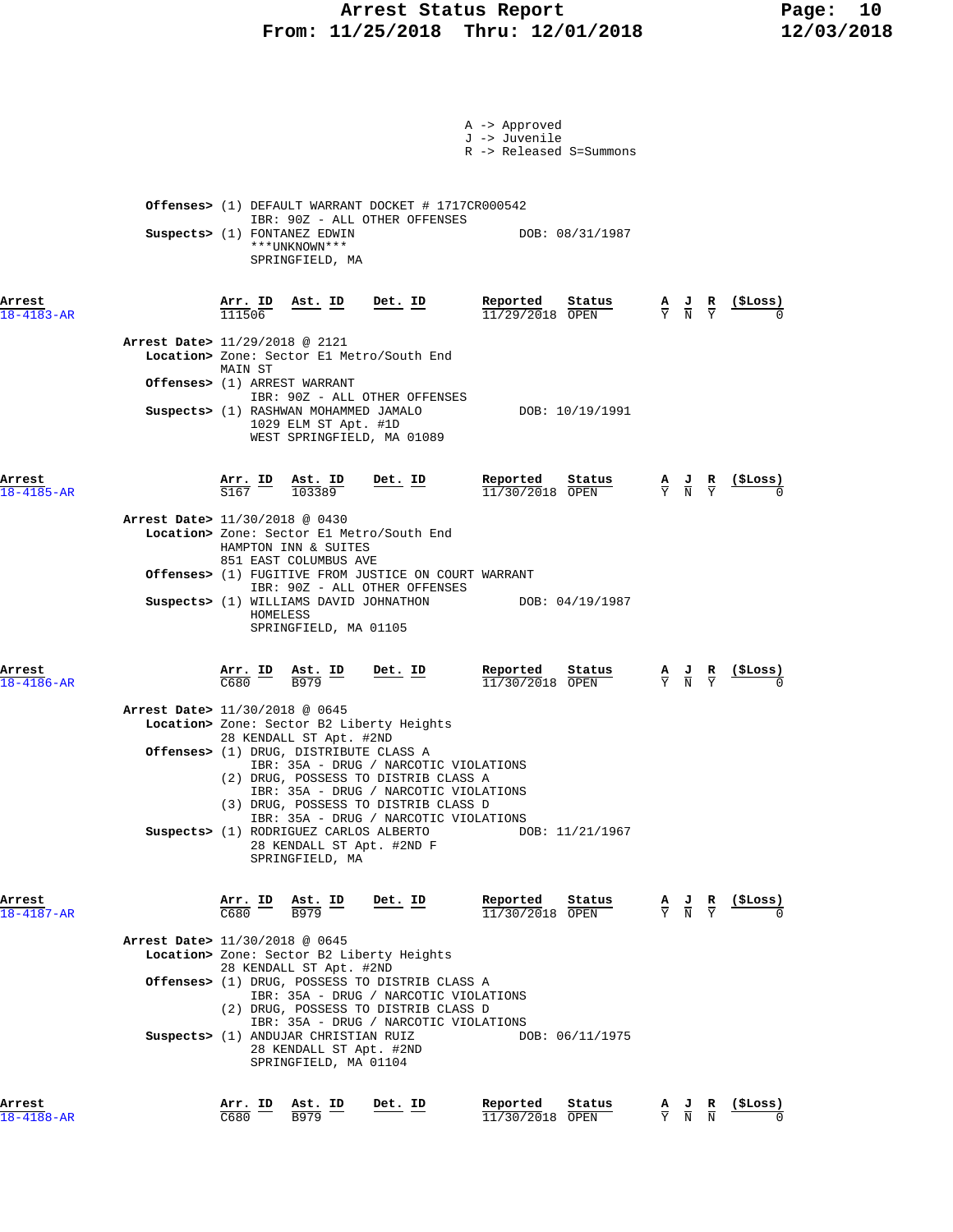### Arrest Status Report Fage: 11  **From: 11/25/2018 Thru: 12/01/2018 12/03/2018**

|                            |                                                                                                                                                                                                                                                                                                                                                                     | A -> Approved<br>J -> Juvenile<br>R -> Released S=Summons |                                                                                                                   |
|----------------------------|---------------------------------------------------------------------------------------------------------------------------------------------------------------------------------------------------------------------------------------------------------------------------------------------------------------------------------------------------------------------|-----------------------------------------------------------|-------------------------------------------------------------------------------------------------------------------|
|                            | Arrest Date> 11/30/2018 @ 0725<br>Location> Zone: Sector B2 Liberty Heights<br>28 KENDALL ST Apt. #2ND<br>Offenses> (1) DRUG, POSSESS TO DISTRIB CLASS A<br>IBR: 35A - DRUG / NARCOTIC VIOLATIONS<br>(2) DRUG, POSSESS TO DISTRIB CLASS D<br>IBR: 35A - DRUG / NARCOTIC VIOLATIONS<br>Suspects> (1) CENTENO ELIANETTE<br>101 LOWELL ST Apt. #710<br>SPRINGFIELD, MA | DOB: 10/07/1976                                           |                                                                                                                   |
| Arrest<br>$18 - 4189 - AR$ | $\frac{\texttt{Arr.}}{\texttt{C680}}$ ID<br>Det. ID<br>$\frac{\text{Ast. ID}}{2070}$<br><b>B979</b>                                                                                                                                                                                                                                                                 | Reported<br>Status<br>11/30/2018 OPEN                     | $\frac{A}{Y}$ $\frac{J}{N}$ $\frac{R}{N}$                                                                         |
|                            | Arrest Date> 11/30/2018 @ 0645<br>Location> Zone: Sector B2 Liberty Heights<br>28 KENDALL ST Apt. #2ND<br>Offenses> (1) DRUG, POSSESS CLASS A<br>IBR: 35A - DRUG / NARCOTIC VIOLATIONS<br>Suspects> (1) RIVERA MILTON<br>769 WORTHINGTON ST Apt. #206<br>SPRINGFIELD, MA 01052                                                                                      | DOB: 07/15/1966                                           |                                                                                                                   |
| Arrest<br>$18 - 4190 - AR$ | $\frac{\text{Arr. ID}}{113357}$ $\frac{\text{Ast. ID}}{C046}$<br>Det. ID<br>Arrest Date> 11/30/2018 @ 0835<br>Location> Zone: Sector E2 Metro/6Corners                                                                                                                                                                                                              | Reported<br>Status<br>$11/30/2018$ OPEN                   | <u>(ŞLoss)</u><br>$\frac{\mathbf{A}}{\mathbf{Y}}$ $\frac{\mathbf{J}}{\mathbf{N}}$ $\frac{\mathbf{R}}{\mathbf{N}}$ |
|                            | 258 UNION ST Apt. #3FL<br>Offenses> (1) DEFAULT WARRANT<br>IBR: 90Z - ALL OTHER OFFENSES<br>Suspects> (1) SEIN JOHN ANTHONY<br>39 QUINCY ST<br>SPRINGFIELD, MA                                                                                                                                                                                                      | DOB: 03/12/1996                                           |                                                                                                                   |
| Arrest<br>$8 - 4192 - AR$  | <u>Ast. ID</u><br>$Det$ . ID<br><u>Arr. ID</u><br>W944                                                                                                                                                                                                                                                                                                              | Reported<br>status<br>11/30/2018 OPEN                     | $\frac{A}{Y}$ $\frac{J}{N}$ $\frac{R}{Y}$                                                                         |
|                            | Arrest Date> 11/30/2018 @ 1147<br>Location> Zone: Sector G1 P.P./Boston Rd.<br>89 ROBERT DYER CIR<br>Offenses> (1) DEFAULT WARRANT<br>IBR: 90Z - ALL OTHER OFFENSES<br>(2) ARREST WARRANT<br>IBR: 90Z - ALL OTHER OFFENSES                                                                                                                                          |                                                           |                                                                                                                   |
|                            | Suspects> (1) COLON GIOVANNY<br>89 ROBERT DYER CIR<br>SPRINGFIELD, MA                                                                                                                                                                                                                                                                                               | DOB: 09/04/1987                                           |                                                                                                                   |
| Arrest<br>$18 - 4194 - AR$ | $\frac{\text{Arr.}}{\text{S461}}$ ID<br>Ast. ID<br>Det. ID<br>103495<br>Arrest Date> 11/30/2018 @ 1230                                                                                                                                                                                                                                                              | Reported<br>Status<br>$11/30/2018$ OPEN                   | (ŞLoss)<br>$\frac{A}{Y}$ $\frac{J}{N}$ $\frac{R}{N}$                                                              |
|                            | Location> Zone: Sector El Metro/South End<br>ON SIDEWALK IN FRONT<br>1350 MAIN ST                                                                                                                                                                                                                                                                                   |                                                           |                                                                                                                   |
|                            | Offenses> (1) DISORDERLY CONDUCT<br>IBR: 90C - DISORDERLY CONDUCT<br>$(2)$ . A&B $(Simple)$<br>IBR: 13B - SIMPLE ASSAULT                                                                                                                                                                                                                                            |                                                           |                                                                                                                   |
|                            | Suspects> (1) PEREIRA CYNTHIA<br>125 MIDDLESEX ST<br>SPRINGFIELD, MA                                                                                                                                                                                                                                                                                                | DOB: 07/04/1977                                           |                                                                                                                   |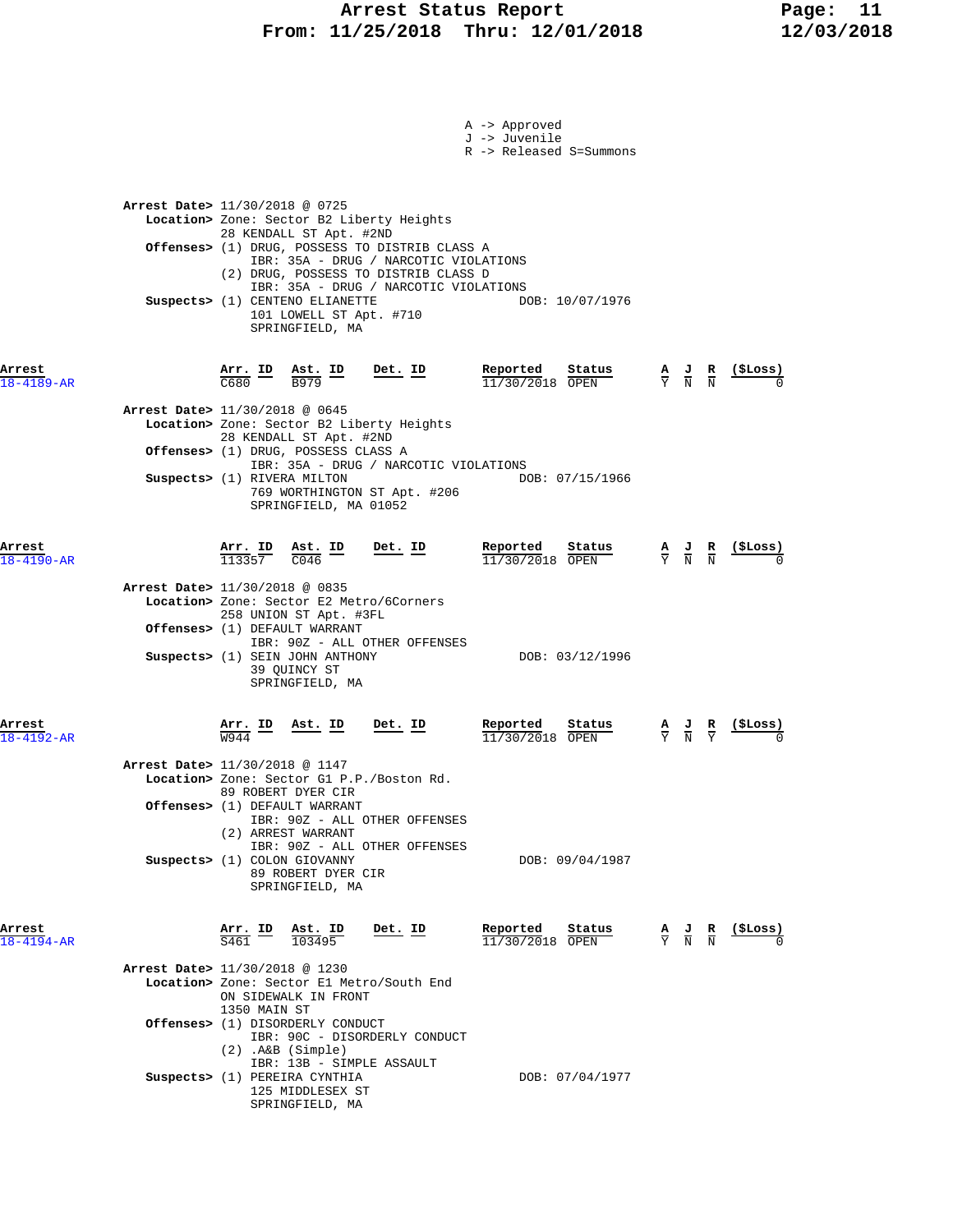# **Arrest Status Report 12<br>11/25/2018 Thru: 12/01/2018 12/03/2018 From: 11/25/2018 Thru: 12/01/2018 12/03/2018**

A -> Approved

|                            |                                |                                 |                                                                                     |                                                                                                                                                                          | J -> Juvenile<br>R -> Released S=Summons                |                                                                                                 |   |                 |
|----------------------------|--------------------------------|---------------------------------|-------------------------------------------------------------------------------------|--------------------------------------------------------------------------------------------------------------------------------------------------------------------------|---------------------------------------------------------|-------------------------------------------------------------------------------------------------|---|-----------------|
| Arrest<br>$18 - 4197 - AR$ |                                | Arr. ID<br>B880                 | Ast. ID<br>C <sub>553</sub>                                                         | Det. ID                                                                                                                                                                  | Reported<br>Status<br>$11/30/2018$ OPEN                 | $\frac{\mathbf{A}}{\mathbf{Y}}$ $\frac{\mathbf{J}}{\mathbf{N}}$ $\frac{\mathbf{R}}{\mathbf{Y}}$ |   | (SLoss)         |
|                            | Arrest Date> 11/30/2018 @ 1445 | FRONT YARD OF<br>251 SENATOR ST |                                                                                     | Location> Zone: Sector I2 16Acr/Outer Bel                                                                                                                                |                                                         |                                                                                                 |   |                 |
|                            |                                |                                 | Offenses> (1) ARREST WARRANT                                                        | IBR: 90Z - ALL OTHER OFFENSES                                                                                                                                            |                                                         |                                                                                                 |   |                 |
|                            |                                |                                 | Suspects> (1) BROWN THOMAS EARL<br>251 SENATOR ST<br>SPRINGFIELD, MA                |                                                                                                                                                                          | DOB: 08/29/1983                                         |                                                                                                 |   |                 |
| Arrest<br>$18 - 4199 - AR$ |                                |                                 | $\frac{\texttt{Arr.}}{\texttt{C802}}$ $\frac{\texttt{lab}}{106895}$                 | Det. ID                                                                                                                                                                  | Reported<br>Status<br>$11/30/2018$ OPEN                 | $\frac{A}{Y}$ $\frac{J}{N}$ $\frac{R}{N}$                                                       |   | <u>(SLoss)</u>  |
|                            | Arrest Date> 11/30/2018 @ 1805 | CHESTNUT ST                     | Location> Zone: Sector E2 Metro/6Corners                                            |                                                                                                                                                                          |                                                         |                                                                                                 |   |                 |
|                            |                                |                                 | <b>Offenses&gt;</b> (1) ARREST WARRANT                                              |                                                                                                                                                                          |                                                         |                                                                                                 |   |                 |
|                            |                                |                                 | Suspects> (1) STRANGE JONATHAN PAUL<br>53 WEBSTER ST<br>SPRINGFIELD, MA 01129-0000  | IBR: 90Z - ALL OTHER OFFENSES                                                                                                                                            | DOB: 09/17/1988                                         |                                                                                                 |   |                 |
| Arrest<br>$18 - 4200 - AR$ |                                |                                 | $\frac{\text{Arr. ID}}{107942}$ $\frac{\text{Ast. ID}}{111524}$ Det. ID             |                                                                                                                                                                          | Reported<br>Status<br>$11/30/2018$ OPEN                 | $\frac{\mathbf{A}}{\mathbf{Y}}$ $\frac{\mathbf{J}}{\mathbf{N}}$ $\frac{\mathbf{R}}{\mathbf{Y}}$ |   | <u>(\$Loss)</u> |
|                            | Arrest Date> 11/30/2018 @ 2021 |                                 |                                                                                     | Location> Zone: Sector El Metro/South End                                                                                                                                |                                                         |                                                                                                 |   |                 |
|                            |                                | MUSEUM PARK APTS                | 70 CHESTNUT ST Apt. #311                                                            |                                                                                                                                                                          |                                                         |                                                                                                 |   |                 |
|                            |                                | (3) TRESPASS                    |                                                                                     | Offenses> (1) DEFAULT WARRANT SPFLD DIST #1823CR001484<br>IBR: 90Z - ALL OTHER OFFENSES<br>(2) DEFAULT WARRANT SPFLD DIST #1823CR003073<br>IBR: 90Z - ALL OTHER OFFENSES |                                                         |                                                                                                 |   |                 |
|                            |                                |                                 | 310 PINE ST<br>SPRINGFIELD, MA                                                      | IBR: 90J - TRESPASS OF REAL PROPERTY                                                                                                                                     | Suspects> (1) SINGLETARY DALE ELWOOD JR DOB: 04/27/1974 |                                                                                                 |   |                 |
| Arrest<br>$18 - 4201 - AR$ |                                | $\frac{\texttt{Arr.}}{112500}$  | <b>Ast. ID</b><br>109788                                                            |                                                                                                                                                                          | Reported<br>Status<br>11/30/2018 OPEN                   |                                                                                                 | R | (SLoss)         |
|                            | Arrest Date> 11/30/2018 @ 2023 | MUSEUM PARK APTS                |                                                                                     | Location> Zone: Sector El Metro/South End                                                                                                                                |                                                         |                                                                                                 |   |                 |
|                            |                                |                                 | 70 CHESTNUT ST Apt. #311                                                            | Offenses> (1) DRUG, POSSESS TO DISTRIB CLASS A<br>IBR: 35A - DRUG / NARCOTIC VIOLATIONS                                                                                  |                                                         |                                                                                                 |   |                 |
|                            |                                |                                 |                                                                                     | (2) DRUG, POSSESS TO DISTRIB CLASS B<br>IBR: 35A - DRUG / NARCOTIC VIOLATIONS<br>(3) POSSESSION AMMO W/O ID (MACE + AMMO)<br>IBR: 520 - WEAPON LAW VIOLATIONS            |                                                         |                                                                                                 |   |                 |
|                            |                                |                                 | Suspects> (1) DELVALLE ROBERTO<br>70 CHESTNUT ST Apt. #311<br>SPRINGFIELD, MA 01108 |                                                                                                                                                                          | DOB: 12/16/1961                                         |                                                                                                 |   |                 |
| Arrest<br>$18 - 4202 - AR$ |                                | Arr. ID<br>102821               | Ast. ID<br>109841                                                                   | Det. ID                                                                                                                                                                  | Reported<br>Status<br>11/30/2018 OPEN                   | $\frac{\mathbf{A}}{\mathbf{Y}}$ $\frac{\mathbf{J}}{\mathbf{N}}$ $\frac{\mathbf{R}}{\mathbf{Y}}$ |   | (ŞLoss)         |
|                            | Arrest Date> 11/30/2018 @ 1852 |                                 | Location> Zone: Sector E2 Metro/6Corners                                            |                                                                                                                                                                          |                                                         |                                                                                                 |   |                 |

KNOX ST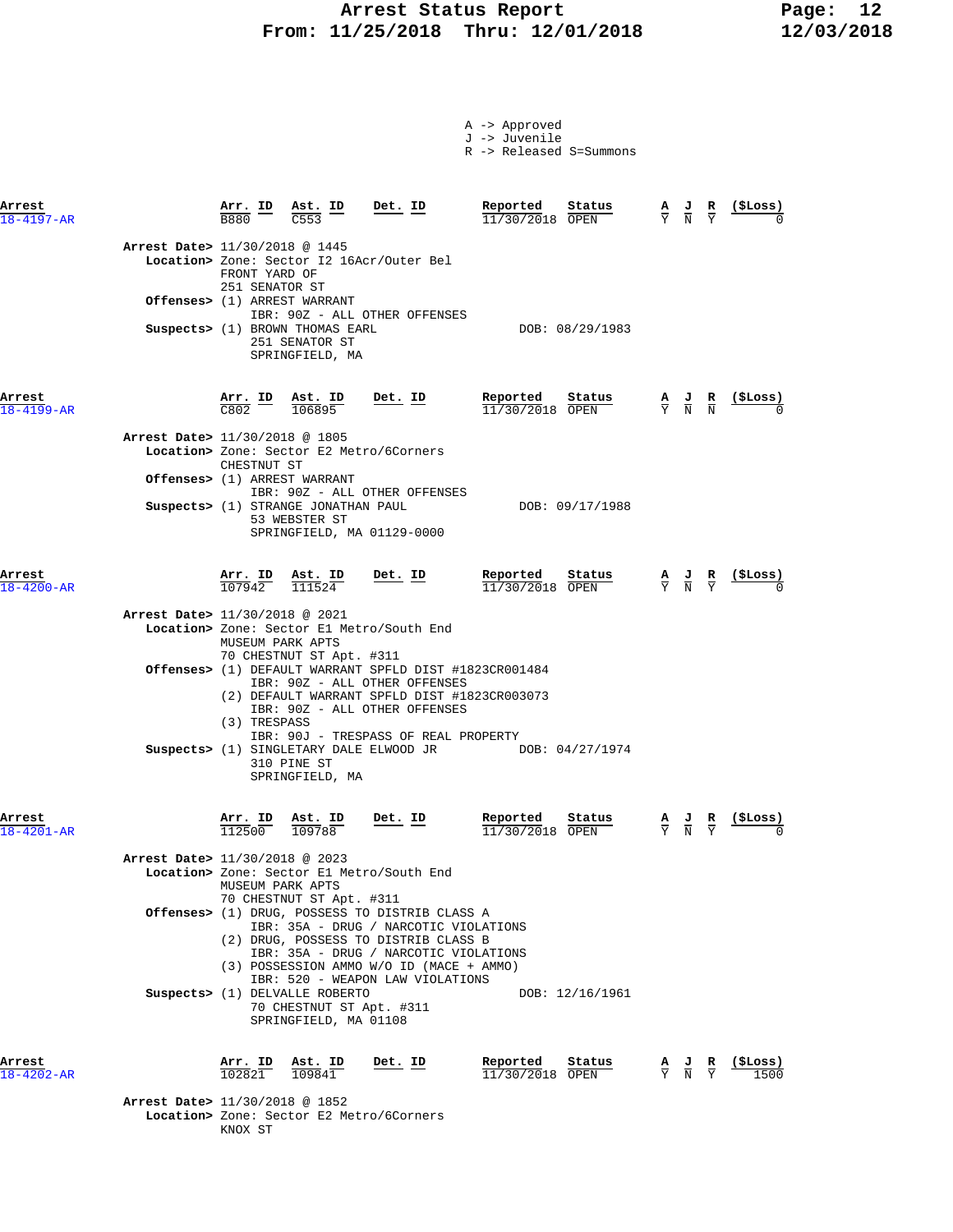|                            | A -> Approved<br>J -> Juvenile<br>R -> Released S=Summons                                                                                                                                                                                                                                                                                                                                                                                                                                                                                                                                                                                                                                                                                                                                                                                                                                                                                        |                                                                                                 |  |                |  |
|----------------------------|--------------------------------------------------------------------------------------------------------------------------------------------------------------------------------------------------------------------------------------------------------------------------------------------------------------------------------------------------------------------------------------------------------------------------------------------------------------------------------------------------------------------------------------------------------------------------------------------------------------------------------------------------------------------------------------------------------------------------------------------------------------------------------------------------------------------------------------------------------------------------------------------------------------------------------------------------|-------------------------------------------------------------------------------------------------|--|----------------|--|
|                            | Offenses> (1) FIREARM, DISCHARGE WITHIN 500 FT OF BLDG<br>IBR: 520 - WEAPON LAW VIOLATIONS<br>(2) POSSESSION AMMO W/O ID (MACE + AMMO)<br>IBR: 90Z - ALL OTHER OFFENSES<br>(3) FIREARM IN FELONY, POSSESS<br>IBR: 520 - WEAPON LAW VIOLATIONS<br>(4) A&B WITH DANGEROUS WEAPON<br>IBR: 13A - AGGRAVATED ASSAULT<br>$(5)$ MOTOR VEH, MALICIOUS DAMAGE TO c266 §28(a)<br>IBR: 290 - DESTRUCTION / DAMAGE / VANDALI<br>(6) ASSAULT TO ROB, FIREARM-ARMED<br>IBR: 13A - AGGRAVATED ASSAULT<br>(7) Attempt to Commit an A&B By Discharging a Firearm<br>IBR: 13A - AGGRAVATED ASSAULT<br>(8) Assault and Battery by discharging a firearm<br>IBR: 13A - AGGRAVATED ASSAULT<br>(9) FIREARM IN FELONY, POSSESS<br>IBR: 520 - WEAPON LAW VIOLATIONS<br>$(10)$ FIREARM WITHOUT LICENSE, CARRY LOADED c269/10(a) & (n)<br>IBR: 520 - WEAPON LAW VIOLATIONS<br>Suspects> (1) HALE DURYL ANDRES<br>DOB: 08/31/1996<br>154 JEWETT ST<br>SPRINGFIELD, MA 01129 |                                                                                                 |  |                |  |
| Arrest<br>$18 - 4203 - AR$ | Arr. ID<br>Ast. ID<br>Reported<br>Det. ID<br>Status<br>109275<br>109841<br>$11/30/2018$ OPEN<br>Arrest Date> 11/30/2018 @ 2133<br>Location> Zone: Sector F2 Old&Upper Hill<br>59 WILBRAHAM AVE<br>Offenses> (1) POSSESSION AMMO W/O ID (MACE + AMMO)<br>IBR: 90Z - ALL OTHER OFFENSES<br>Suspects> (1) ALLEN SHONDU MAMDILI<br>DOB: 05/13/2000<br>45 MONROE ST Apt. #1FLR<br>SPRINGFIELD, MA                                                                                                                                                                                                                                                                                                                                                                                                                                                                                                                                                     | $\frac{\mathbf{A}}{\mathbf{Y}}$ $\frac{\mathbf{J}}{\mathbf{N}}$ $\frac{\mathbf{R}}{\mathbf{Y}}$ |  | <u>(ŞLoss)</u> |  |
| Arrest<br>$18 - 4204 - AR$ | Reported<br>Arr. ID<br>Ast. ID<br>Det. ID<br>Status<br>112452<br>109841<br>11/30/2018 OPEN<br>Arrest Date> 11/30/2018 @ 2130<br>Location> Zone: Sector F2 Old&Upper Hill<br>59 WILBRAHAM AVE<br>Offenses> (1) POSSESSION AMMO W/O ID (MACE + AMMO)<br>IBR: 90Z - ALL OTHER OFFENSES<br>Suspects> (1) WISE NASEAR<br>DOB: 08/17/1999<br>10 CHESTNUT ST Apt. #1103<br>SPRINGFIELD, MA                                                                                                                                                                                                                                                                                                                                                                                                                                                                                                                                                              |                                                                                                 |  | (ŞLoss)        |  |
| Arrest<br>$18 - 4207 - AR$ | Arr. ID Ast. ID<br>Reported<br>Status<br>Det. ID<br>112495<br>112497<br>02/03/2018 OPEN<br>Arrest Date> 12/01/2018 @ 0510<br>Location> Zone: Sector E2 Metro/6Corners<br>73 HIGH ST<br><b>Offenses&gt;</b> (1) UNLICENSED OPERATION OF MV<br>IBR: 99 - TRAFFIC, TOWN BY-LAW OFFENSES<br>(2) LIGHTS VIOLATION, MV<br>IBR: 99 - TRAFFIC, TOWN BY-LAW OFFENSES<br>Suspects> (1) WILLIAMS MAURICE B<br>DOB: 11/23/1961<br>194 PEARL ST Apt. #8<br>SPRINGFIELD, MA 01104-0000                                                                                                                                                                                                                                                                                                                                                                                                                                                                         | $\frac{A}{Y}$ $\frac{J}{N}$ $\frac{R}{N}$                                                       |  | (ŞLoss)        |  |
| Arrest<br>$18 - 4208 - AR$ | Reported<br>Status<br><u>Arr. ID</u><br>Ast. ID<br>Det. ID<br>112495<br>112497<br>12/01/2018 OPEN                                                                                                                                                                                                                                                                                                                                                                                                                                                                                                                                                                                                                                                                                                                                                                                                                                                | $\frac{\mathbf{A}}{\mathbf{Y}}$ $\frac{\mathbf{J}}{\mathbf{N}}$ $\frac{\mathbf{R}}{\mathbf{N}}$ |  | <u>(ŞLoss)</u> |  |

 **Arrest Date>** 12/01/2018 @ 0510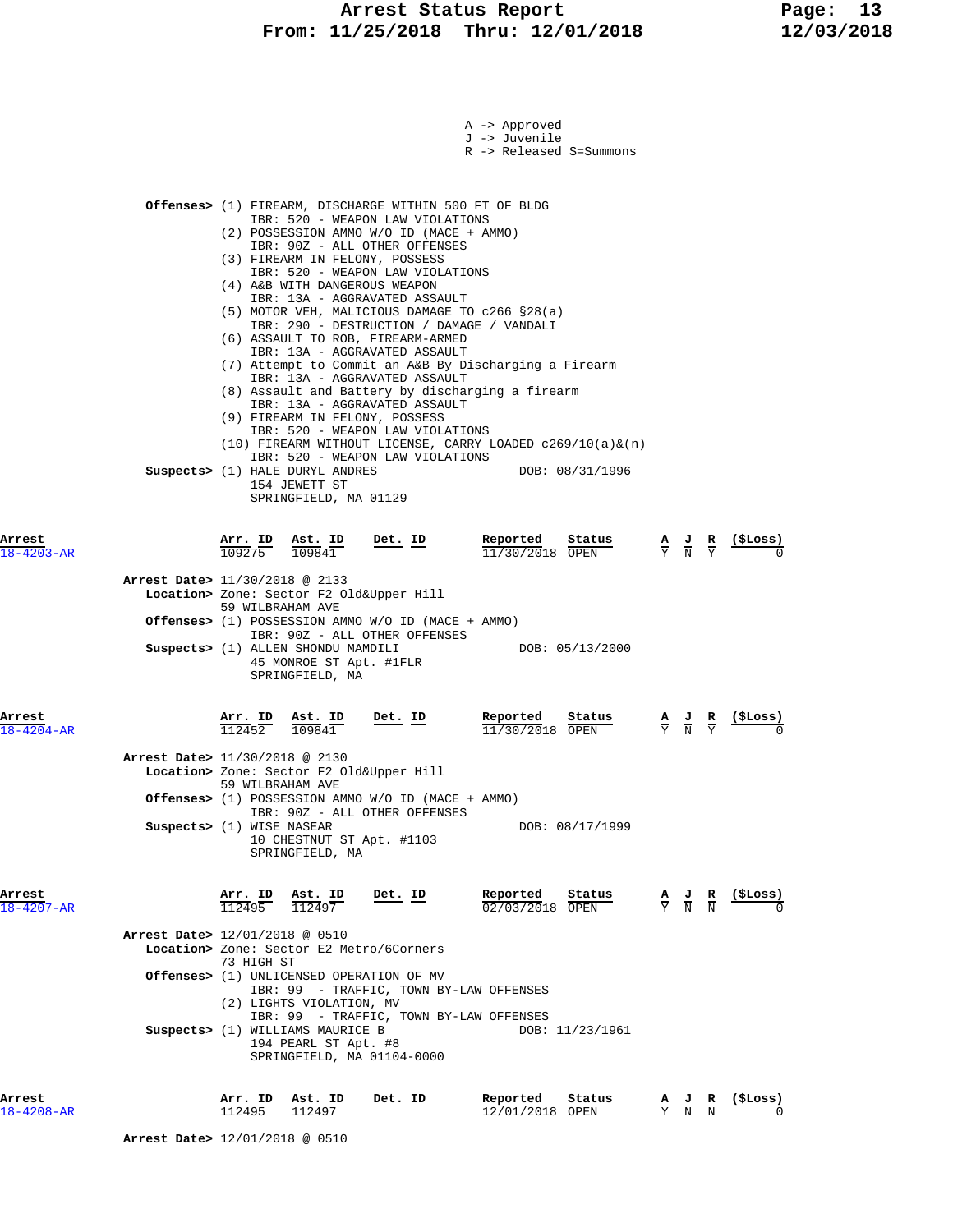|                            |                                                                                                                                                                                                                                                                                                                                                                       | A -> Approved<br>J -> Juvenile<br>R -> Released S=Summons |                                                                                                                  |
|----------------------------|-----------------------------------------------------------------------------------------------------------------------------------------------------------------------------------------------------------------------------------------------------------------------------------------------------------------------------------------------------------------------|-----------------------------------------------------------|------------------------------------------------------------------------------------------------------------------|
|                            | Location> Zone: Sector E2 Metro/6Corners<br>73 HIGH ST<br>Offenses> (1) DRUG, POSSESS CLASS A<br>IBR: 35A - DRUG / NARCOTIC VIOLATIONS<br>(2) SEAT BELT, FAIL WEAR<br>IBR: 99 - TRAFFIC, TOWN BY-LAW OFFENSES<br>(3) DEFAULT WARRANT DOCKET #1823CR005597<br>IBR: 90Z - ALL OTHER OFFENSES<br>Suspects> (1) TRAYLOR MARCO STEVEN<br>116 MAYNARD ST<br>SPRINGFIELD, MA | DOB: 06/23/1976                                           |                                                                                                                  |
| Arrest<br>$18 - 4209 - AR$ | $\frac{\text{Arr.}}{\text{H955}}$ ID<br>$\frac{\text{Ast. ID}}{\text{ceos}}$<br><u>Det. ID</u><br>G889                                                                                                                                                                                                                                                                | Reported<br>Status<br>12/01/2018 OPEN                     | $\frac{A}{Y}$ $\frac{J}{N}$ $\frac{R}{Y}$                                                                        |
|                            | Arrest Date> 12/01/2018 @ 1330<br>Location> Zone: Sector E2 Metro/6Corners<br>SPRING ST<br><b>Offenses&gt;</b> (1) HEROIN, POSSESS<br>IBR: 35A - DRUG / NARCOTIC VIOLATIONS<br>Suspects> (1) PADILLA CARLOS<br>72 PEARL ST Apt. #1B<br>SPRINGFIELD, MA                                                                                                                | DOB: 05/20/1955                                           |                                                                                                                  |
| Arrest<br>$18 - 4210 - AR$ | $\frac{\texttt{Arr.}}{112481}$<br>Ast. ID<br><u>Det. ID</u><br>103601<br>Arrest Date> 12/01/2018 @ 1730<br>Location> Zone: Sector El Metro/South End<br>65 OSWEGO ST<br><b>Offenses&gt;</b> (1) DEFAULT WARRANT (1723CR001182)<br>IBR: 90Z - ALL OTHER OFFENSES<br>Suspects> (1) VASQUEZ JANET<br>65 OSWEGO ST Apt. #3R<br>SPRINGFIELD, MA                            | Reported<br>Status<br>12/01/2018 OPEN<br>DOB: 05/06/1966  | $\frac{1}{2}$<br>$\frac{\mathbf{A}}{\mathbf{Y}}$ $\frac{\mathbf{J}}{\mathbf{N}}$ $\frac{\mathbf{R}}{\mathbf{Y}}$ |
| Arrest<br>$18 - 4211 - AR$ | Arr. ID<br><u>Det. ID</u><br>Ast. ID<br>110490<br>109785<br>Arrest Date> 12/01/2018 @ 1745<br>Location> Zone: Sector H1 Forest Park<br>FOREST PARK AVE<br>Offenses> (1) LICENSE SUSPENDED/REVOKED, OP MV WITH<br>IBR: 99 - TRAFFIC, TOWN BY-LAW OFFENSES<br>(2) REGISTRATION SUSPENDED/REVOKED, OP MV WITH                                                            | Reported<br>status<br>12/01/2018 OPEN                     | $\frac{\mathbf{A}}{\mathbf{Y}}$ $\frac{\mathbf{J}}{\mathbf{N}}$ $\frac{\mathbf{R}}{\mathbf{Y}}$                  |
|                            | IBR: 99 - TRAFFIC, TOWN BY-LAW OFFENSES<br>(3) STOP/YIELD, FAIL TO<br>IBR: 99 - TRAFFIC, TOWN BY-LAW OFFENSES<br>Suspects> (1) COLON-ANDINO JONATHAN<br>39 ORLEANS ST<br>SPRINGFIELD, MA                                                                                                                                                                              | DOB: 02/08/1981                                           |                                                                                                                  |
| Arrest<br>$18 - 4212 - AR$ | <u>Arr. ID</u><br>$\frac{\texttt{Ast.}}{106895}$<br><u>Det. ID</u><br>C802<br>Arrest Date> 12/01/2018 @ 1825<br>Location> Zone: Sector El Metro/South End<br>50 MAPLE ST<br>Offenses> (1) DEFAULT WARRANT<br>IBR: 90Z - ALL OTHER OFFENSES<br>(2) DEFAULT WARRANT<br>IBR: 90Z - ALL OTHER OFFENSES<br>Suspects> (1) CASILLAS CARLOS<br>62 EDMUND WYNNE CIR            | Reported<br>Status<br>12/01/2018 OPEN<br>DOB: 07/17/1973  | (ŞLoss)<br>$\frac{\mathbf{A}}{\mathbf{Y}}$ $\frac{\mathbf{J}}{\mathbf{N}}$ $\frac{\mathbf{R}}{\mathbf{N}}$       |
|                            | SPRINGFIELD, MA 01105                                                                                                                                                                                                                                                                                                                                                 |                                                           |                                                                                                                  |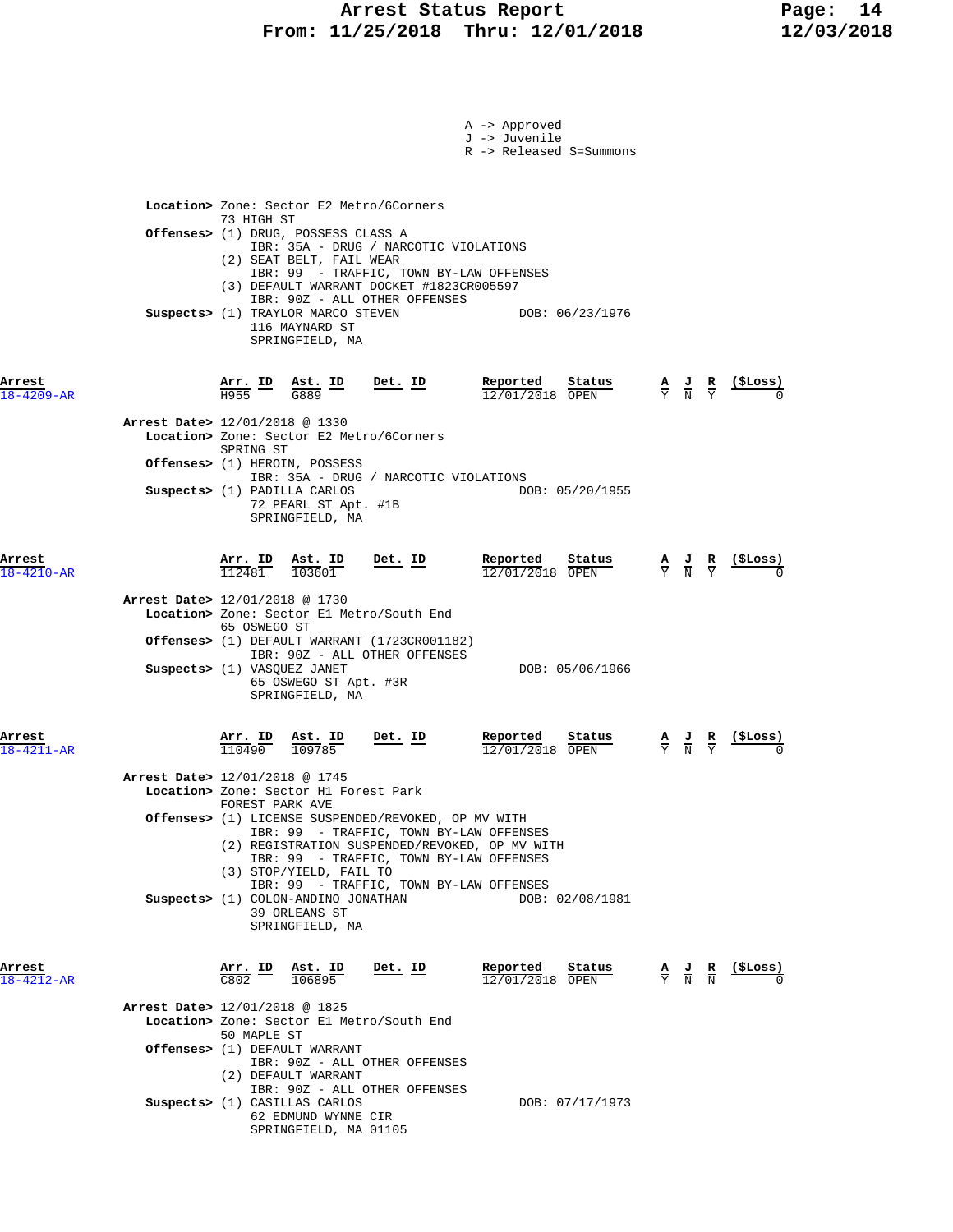## **Arrest Status Report 15<br>11/25/2018 Thru: 12/01/2018 12/03/2018 From: 11/25/2018 Thru: 12/01/2018 12/03/2018**

|  | -> Approved |  |
|--|-------------|--|
|  |             |  |

J -> Juvenile

R -> Released S=Summons

| Arrest<br>18-4214-AR |                                | Arr. ID<br>C <sub>240</sub>    | Ast. ID<br>109490                                                                                                                   | Det. ID                                                                                                                                                        | Reported<br>Status<br>12/01/2018 OPEN                                | А<br>Y | ਾ<br>$\overline{\overline{N}}$                                                                  | R<br>$\overline{\rm N}$ | (\$Loss)       |
|----------------------|--------------------------------|--------------------------------|-------------------------------------------------------------------------------------------------------------------------------------|----------------------------------------------------------------------------------------------------------------------------------------------------------------|----------------------------------------------------------------------|--------|-------------------------------------------------------------------------------------------------|-------------------------|----------------|
|                      | Arrest Date> 12/01/2018 @ 1840 | 1649 MAIN ST                   | GRAHAMS PACKAGE STORE INC<br><b>Offenses&gt;</b> (1) DISORDERLY CONDUCT<br>Suspects> (1) JEFFERSON KEVIN A<br>94 FEDERAL ST Apt. #4 | Location> Zone: Sector El Metro/South End<br>IBR: 90C - DISORDERLY CONDUCT                                                                                     | DOB: 09/08/1966                                                      |        |                                                                                                 |                         |                |
|                      |                                |                                | SPRINGFIELD, MA 01108                                                                                                               |                                                                                                                                                                |                                                                      |        |                                                                                                 |                         |                |
| Arrest<br>18-4215-AR |                                | Arr. ID<br>113358              | Ast. ID<br>109788                                                                                                                   | <u>Det. ID</u>                                                                                                                                                 | Reported<br>Status<br>$12/01/2018$ OPEN                              |        | $\frac{\mathbf{A}}{\mathbf{Y}}$ $\frac{\mathbf{J}}{\mathbf{N}}$ $\frac{\mathbf{R}}{\mathbf{Y}}$ |                         |                |
|                      | Arrest Date> 12/01/2018 @ 1759 | 707 STATE ST                   |                                                                                                                                     | Location> Zone: Sector F2 Old&Upper Hill<br>WALGREENS DRUG STORES PRESCRIPT                                                                                    |                                                                      |        |                                                                                                 |                         |                |
|                      |                                |                                | IBR: 23C - SHOPLIFTING<br>Suspects> (1) PEDRAZA ELEANOR MARIA<br>51 MILFORD ST Apt. #2ND<br>SPRINGFIELD, MA                         | <b>Offenses&gt;</b> (1) SHOPLIFTING BY CONCEALING MDSE                                                                                                         | DOB: 10/06/1958                                                      |        |                                                                                                 |                         |                |
| Arrest<br>18-4216-AR |                                | $\frac{\text{Arr.}}{112475}$   | <u>Ast. ID</u><br>106655                                                                                                            | Det. ID                                                                                                                                                        | Reported<br>Status<br>12/01/2018 OPEN                                |        | $\frac{\mathbf{A}}{\mathbf{Y}}$ $\frac{\mathbf{J}}{\mathbf{N}}$ $\frac{\mathbf{R}}{\mathbf{Y}}$ |                         |                |
|                      | Arrest Date> 12/01/2018 @ 1915 |                                | 181 HAMPSHIRE ST Apt. #FL2<br>Suspects> (1) DIAZ ELIZABETH MARIE<br>270 LOCUST ST Apt. #4B<br>SPRINGFIELD, MA                       | Location> Zone: Sector D2 Indian Orchard<br><b>Offenses&gt;</b> (1) B&E BUILDING NIGHTTIME FOR FELONY<br>IBR: 220 - BURGLARY / BREAKING AND ENTERI             | Modus Operandus: Entry-Window Left Unlocked (ELU)<br>DOB: 08/12/1988 |        |                                                                                                 |                         |                |
| Arrest<br>18-4217-AR |                                | $\frac{\texttt{Arr.}}{106662}$ | <u>Ast. ID</u><br>K456                                                                                                              | Det. ID                                                                                                                                                        | Reported<br>Status<br>12/01/2018 OPEN                                |        | $\frac{\mathbf{A}}{\mathbf{Y}}$ $\frac{\mathbf{J}}{\mathbf{N}}$                                 |                         | <u>(SLoss)</u> |
|                      | Arrest Date> 12/01/2018 @ 1955 | TAVISTOCK ST<br>HOMELESS       | Offenses> (1) DRUG, POSSESS CLASS B<br>Suspects> (1) LEWANDOWSKI ANDREW<br>SPRINGFIELD, MA                                          | Location> Zone: Sector G2 P.P./Boston Rd.<br>IBR: 35A - DRUG / NARCOTIC VIOLATIONS                                                                             | DOB: 03/01/1965                                                      |        |                                                                                                 |                         |                |
| Arrest<br>18-4218-AR |                                | Arr. ID<br>106662              | Ast. ID<br>$\overline{K}$ 456                                                                                                       | Det. ID                                                                                                                                                        | Reported<br>Status<br>12/01/2018 OPEN                                |        | $\frac{A}{Y}$ $\frac{J}{N}$                                                                     | R<br>$\overline{N}$     | (\$Loss)       |
|                      | Arrest Date> 12/01/2018 @ 1955 | TAVISTOCK ST                   |                                                                                                                                     | Location> Zone: Sector G2 P.P./Boston Rd.                                                                                                                      |                                                                      |        |                                                                                                 |                         |                |
|                      |                                |                                | Offenses> (1) DRUG, DISTRIBUTE CLASS B                                                                                              | IBR: 35A - DRUG / NARCOTIC VIOLATIONS<br>(2) DRUG, POSSESS TO DISTRIB CLASS B<br>IBR: 35A - DRUG / NARCOTIC VIOLATIONS<br>(3) DRUG, POSSESS TO DISTRIB CLASS B |                                                                      |        |                                                                                                 |                         |                |

IBR: 35A - DRUG / NARCOTIC VIOLATIONS